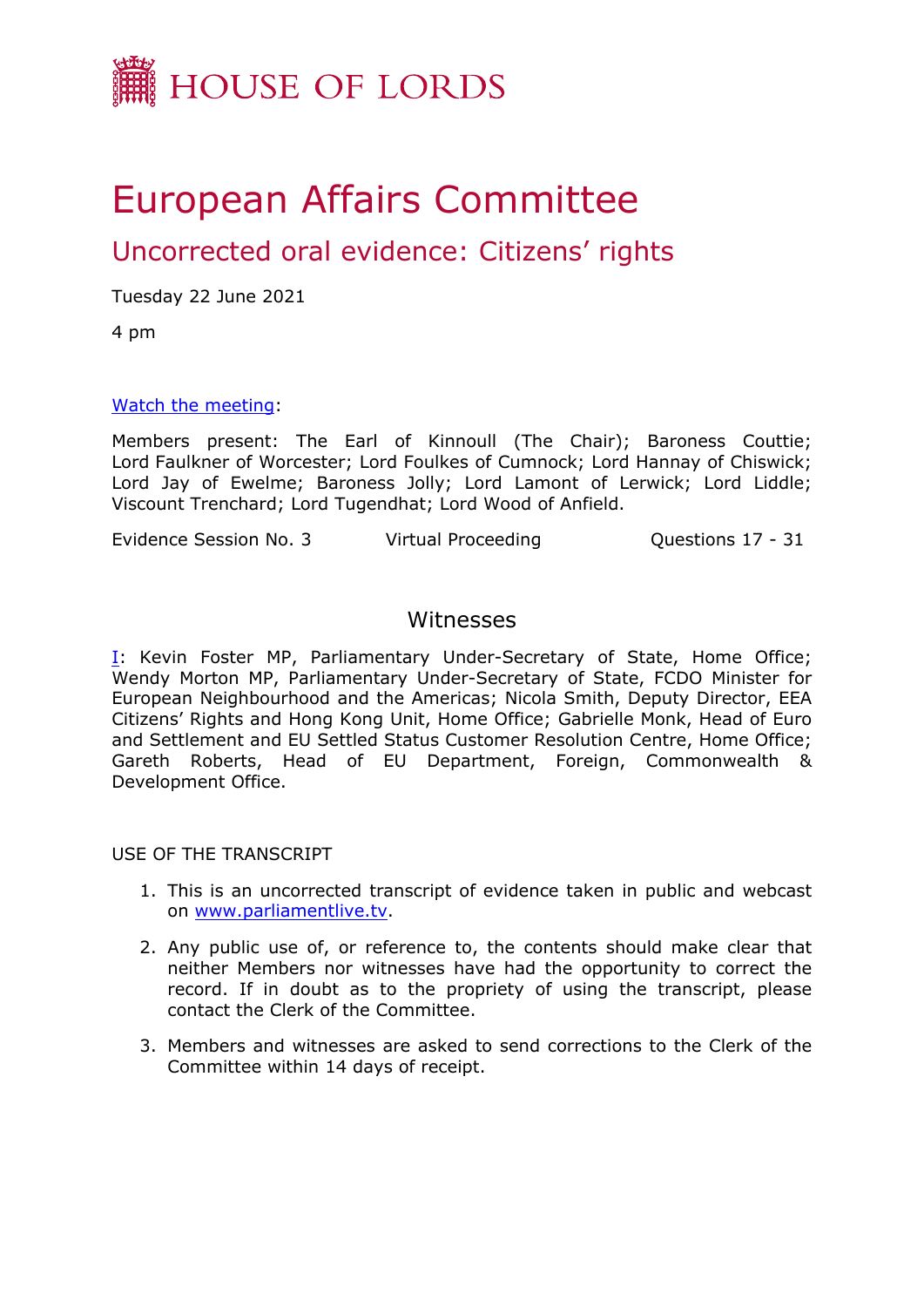## <span id="page-1-0"></span>Examination of witnesses

Kevin Foster, Wendy Morton, Nicola Smith, Gabrielle Monk and Gareth Roberts.

Q17 **The Chair:** Welcome to this virtual House of Lords public evidence session of the European Affairs Committee, which is part of the citizens' rights inquiry we are currently undertaking. We are very grateful to both Minister Wendy Morton and Minister Kevin Foster for coming along this afternoon to assist the committee in these matters. They have brought with them some senior officials in the shape of Nicola Smith, Gabrielle Monk and Gareth Roberts. When they speak for the first time, could they very briefly introduce themselves? It would be very helpful to those watching online.

Kevin Foster MP is Parliamentary Under-Secretary of State at the Home Office with responsibility for the EU settlement scheme. Wendy Morton MP is Parliamentary Under-Secretary of State at the FCDO. She is the Minister for the European Neighbourhood and the Americas.

As this is a public evidence session, a transcript will be taken. We will send it to you and would be grateful if you could check it to make sure it is accurate and let us know in due course of any corrections that need to be made. We have quite a lengthy set of questions. I would request that both questions and answers are kept pretty short and crisp so that we can get through everything.

Perhaps I could start by asking Minister Foster to give a brief overview of his ministerial responsibilities in relation to EU citizens' rights and the EU settlement scheme.

*Kevin Foster:* Fundamentally, the EUSS and its operation falls within my ministerial brief alongside my wider work on the future borders and immigration system, because there is an obvious parallel between implementing the new points-based system and the end of free movement and making sure people get the status to which they are entitled under the EUSS. Effectively, from the Home Office point of view that is my day-to-day responsibility as Minister, working under the Home Secretary as the Secretary of State for the Home Department.

**The Chair:** There are quite a lot of other departments and public bodies with which the Home Office collaborates in the delivery of the settlement scheme. I wonder whether you could list a few of those—the important ones anyway—and characterise how successful that collaboration has been during the course of the scheme.

*Kevin Foster:* There is quite a broad range of stakeholders. I will start with some of the work we do with other government departments and then move on to the wider community of stakeholder engagements.

We have worked quite closely with DWP, HMRC, MHCLG, DHSC and our colleagues and friends in FCDO in particular. To give examples of that collaboration, many people have acquired settled status and pre-settled status by giving us their national insurance number so that we can access their tax records or national insurance contributions to show they have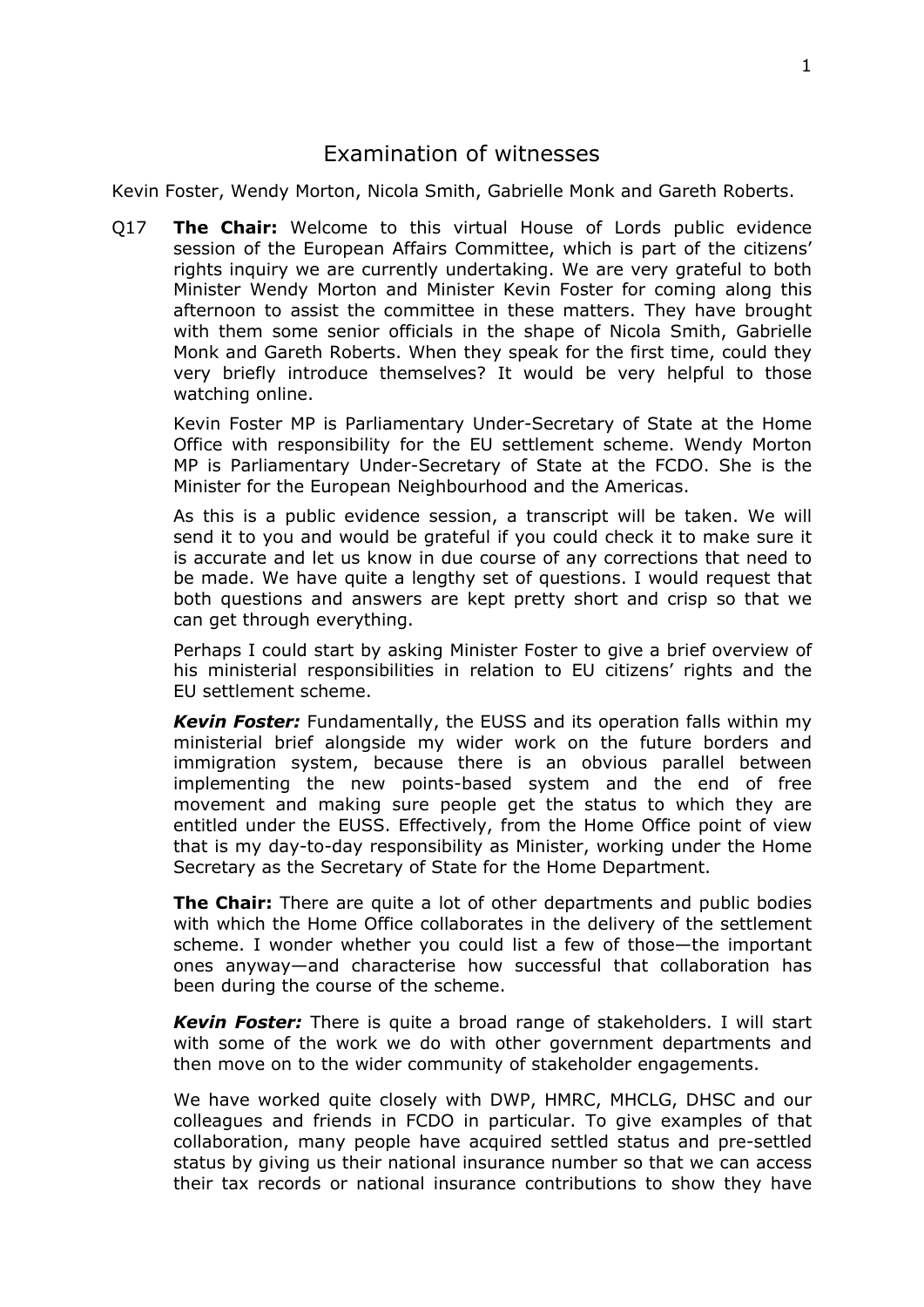been working in the UK. That proves residence in the UK and allows them to have status granted. In some cases we can grant status extremely quickly, literally within hours. That is the way it works and how the system functions.

As to what we have done to reach out to those who need to apply, we have run 350 events reaching up to 22,000 stakeholders. We have also worked very closely with local authorities, particularly around children in care for whom they have a responsibility and a responsibility to apply.

I could probably go on for quite a while about exactly how many individual groups we have engaged with. Probably the core of our community engagement is the 72 grant-funded organisations spread across the United Kingdom. We specifically fund them to support more vulnerable applicants. In addition to that, within the UK, as a complement to the engagement, FCDO deals with overseas Governments about UK citizens in the EU. We have engaged quite closely with delegations here, particularly those based in London, around their citizens and providing support to apply, getting messages out and in particular engaging with diaspora media to ensure that messages about applying to the EUSS are available in appropriate languages as well. That is quite a short summary. I could go on for quite a while.

**The Chair:** That is exactly the right length. I am very grateful. The final question from me before we move on is: in your view how successful has the interaction with DWP and HMRC been where you are interrogating their systems as part of the EUSS online? Has that been a success?

*Kevin Foster:* In helping us get to over 5 million grants of status, absolutely. We would not have got the sheer number of statuses granted if we had had to ask individuals to provide proof of employment or, fundamentally, tell us again something the Government already knew. That co-operation has been absolutely vital. To reassure members of the committee, we are looking at how we can establish those sorts of principles in the rest of the immigration system regarding things like proving your salary and income in the family migration setting, but, keeping focused on EUSS, that co-operation has been vital. If we had had to go through every single case to check data and get evidence, it would have slowed things down.

As for reaching out to the most vulnerable, the role of local authorities with those they come into contact with across the UK has been significant in ensuring that people know they are able to apply and engaging directly with communities on the ground. We appreciate that not everyone will rush to engage with the Home Office in particular communities, but a trusted local authority or community group has been vital in encouraging people to get their applications in. I think it is safe to say that, without the partnership-working we have had with other government departments, with local government and community stakeholders more widely, we certainly would not have had the type of success we have had in the sheer volume of applications we have received and managed to decide on.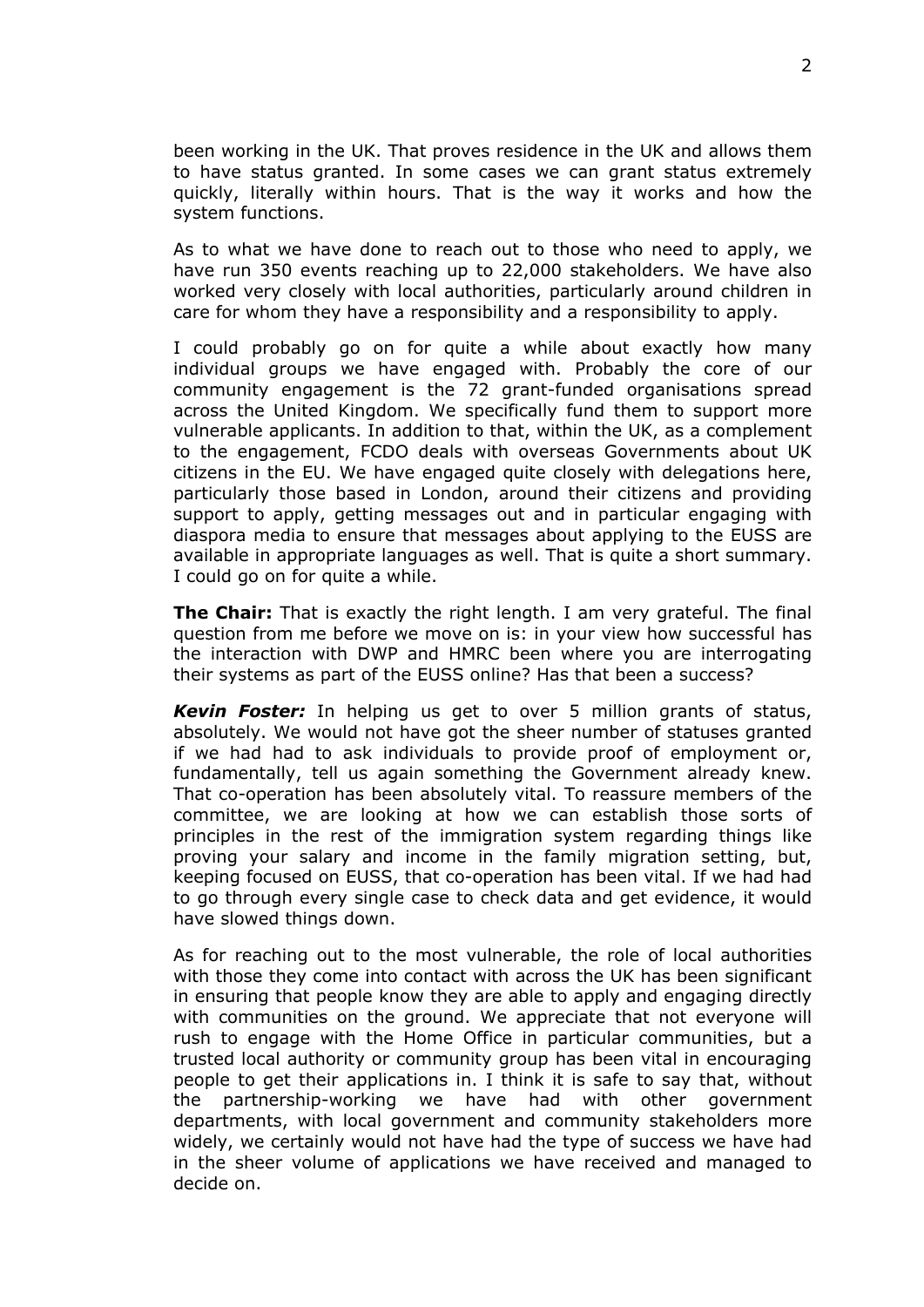**The Chair:** I am very grateful. We will move to my colleague Lord Lamont.

Q18 **Lord Lamont of Lerwick:** Good afternoon, Minister. You must be more aware than anybody else that we are just over a week away from the deadline for applications under the settlement scheme. What is the Home Office's latest estimate of those who have still yet to apply? Is there anything you can do at this late stage? What about the possibility of an extension?

*Kevin Foster:* To take the last point first, we will not be extending the scheme. We believe that the sheer volume of applications we have already received and the number of statuses already granted speaks for itself. The scheme for applications has been open for over two years, which is longer than comparable periods in other EU states. However, it is hard to put an exact estimate on who is eligible to apply. People try to put estimates on it based on the population of EEA citizens in the UK, but the EUSS goes wider than just EEA nationals because of some of the derivative rights that allow non-EEA nationals to apply. All our estimates, projections and work engagement we undertake indicate that the vast majority have now applied and have secured status, as attested to by the sheer number of statuses we have granted.

**Lord Lamont of Lerwick:** What is the situation of people who fail to apply? Will you deal with them sympathetically? Is it still possible to deal with them?

*Kevin Foster:* In line with the citizens' rights agreement, we will accept late applications where there are reasonable grounds. On 1 April we published quite a lengthy list of situations that we would regard as reasonable grounds for a late application. That is a non-exhaustive list. We have been clear that we will deal with each individual based on their circumstances.

To give a couple of examples, in the case of a child where an adult or local authority should have applied for them before the deadline, or someone has lived here for many years and is elderly and someone else may have been responsible for assisting them, or they struggle with digital, we would see those as reasonable grounds for a late application. To be clear, there is no time limit to that period. An example I have given is a child aged five in care today whose authority did not apply for them. If at 18 they go for their first job and realise that it had not been done, we would still regard that as a reasonable ground for a late application to the EUSS even though it is 13 years later.

**The Chair:** I will ask Lord Jay to come in here.

**Lord Jay of Ewelme:** Welcome, Minister. Can I follow up one point Lord Lamont made at the end of his question? A number of us saw a report in the *Times* yesterday to the effect that one in six EEA citizens was claiming benefits and about 130,000 are yet to apply for settled status, and, if they do not apply, they risk losing their right to claim benefits. Do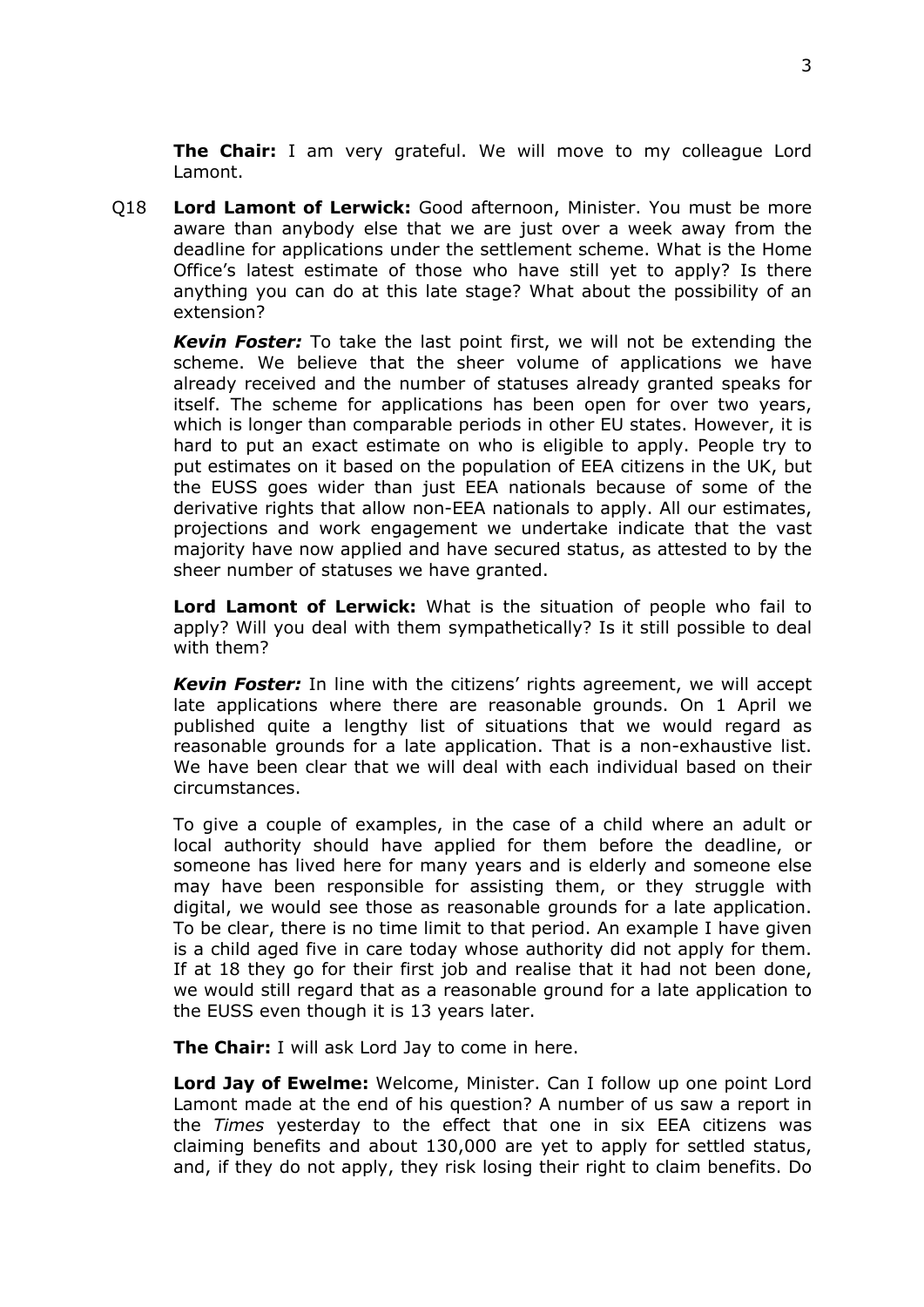you recognise that figure of 130,000? I was encouraged by what you said earlier about what the Government are doing to encourage people to apply. Do you see some of those 130,000 people falling through the net, not applying and not being protected and, therefore, having their benefits withdrawn from them perhaps because they are old, not so good at languages or infirm?

*Kevin Foster:* I saw the report referred to. The headline said that people would lose their benefits next week. To be very clear, people will not be losing benefit payments on 1 July, although cases are dealt with directly by DWP. We have worked with the Department for Work and Pensions and HMRC to write to people whom we believe are EEA nationals and may not have applied for EUSS. There is a small number in there who are also naturalised British citizens. If you are a naturalised British citizen, or you hold ILR from previous systems—we could be here a long time pointing to all the examples, but there are people who were here before free movement and applied to their nations and received ILR under UK law you do not need to apply.

There will be a second process after 30 June when we do another datamatching process to write again to encourage people to apply. To go to the example you have just given, if someone is elderly, or perhaps has a power of attorney or deputy position in place, we will inherently see that as reasonable grounds for a late application, and we will signpost them again to the EUSS. I think it is our intention to give them 28 days to make another application. After that, we would advise DWP and HMRC, but they would then take them on as individual cases; they would not be the subject of just a block removal of support, given the type of situations we could be talking about.

**Lord Jay of Ewelme:** There will not be people who suddenly find their benefits are withdrawn because they have not applied. You will make certain that does not happen. Is that what you are saying?

*Kevin Foster:* I think the implication of the headline was that on 1 July people would suddenly see their benefit payments cease. That is not going to happen. The next stage would be to work after the deadline. We are receiving large numbers of applications, and since those letters went out we saw an uptick in people applying. We want people to apply now; we do not want to catch people out after any deadline. Therefore, there will be a second letter that alerts people to it. They will need to check that people are British citizens, or if they have ILR under previous schemes, in which case there is no requirement for them to apply. Of course, for Irish nationals there is no requirement to apply at all.

**Lord Jay of Ewelme:** Following up something Lord Lamont said, some of our witnesses told us that, given the circumstances of Covid-19, an extension of the settlement scheme for some six to 12 months would make a lot of sense. For example, the Netherlands, which like us has a constitutive system, recently extended its application deadline from 30 June to 1 October. To be clear, is it right that you thought about this but decided not to?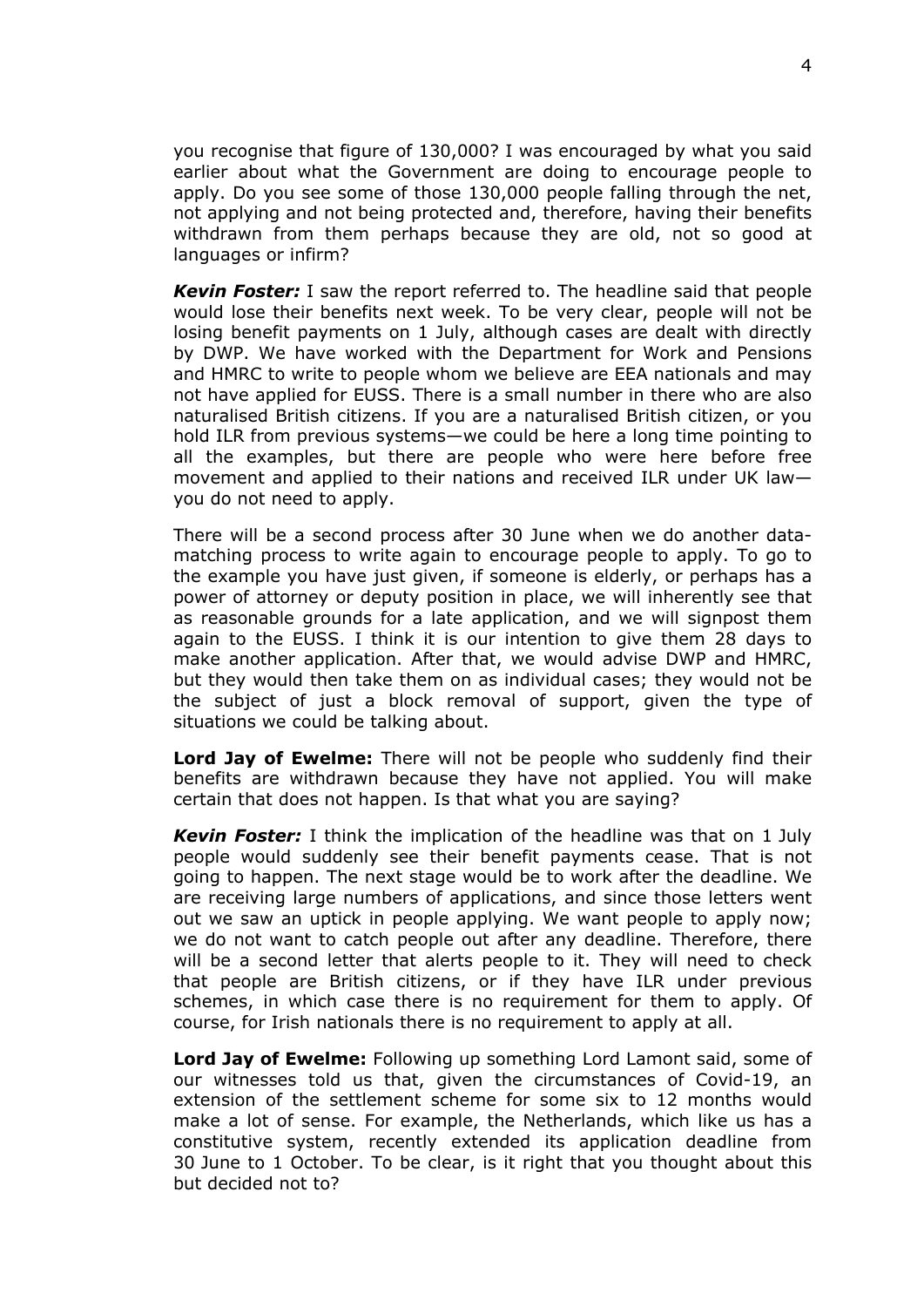*Kevin Foster:* We have decided that we will not be looking to extend the deadline. We believe that with the sheer number of applications we have had and the fact that I understand our system has been open for longer than the system in the Netherlands—FCDO will be more familiar with the position for UK nationals in the EU—our focus is, first, to get people to apply before the deadline next week, and, secondly, to ensure that there is support available. Some of our grant-funded organisations will continue until September to help support vulnerable people to make a late application after the deadline. To be clear about loss of benefits, there would be no loss of state pension even with no application because of the way that system works.

**Lord Jay of Ewelme:** The latest statistics from the Home Office on the settlement scheme show a disparity of about 300,000 people between the number of applications received and the number concluded. Can you tell us how many of these are pending applications and what legal safeguards there are for those who apply before 30 June but do not receive a decision until after 30 June, just to be sure they do not fall into some ghastly channel?

*Kevin Foster:* To start with the last point, it is good to have the opportunity to reinforce this. Anyone who applies before the deadline will have their rights protected while the application is pending. That is set out in law. That is not just a commitment made in Parliament; it was set out in law last year. For clarity, their rights are protected up until the decision and any following appeal, because there are some appeal rights that attach to EUSS applications. Similarly, that takes them through, and obviously if there is a grant of status that resolves the matter completely.

As for work in progress, we are receiving a very large number of applications at the moment, which we absolutely welcome. I want to get as many people through the door before 30 June as possible. In recent days we have received over 10,000 applications every day. I reassure the committee that our systems have handled a lot more in past days. Back in December, on one day nearly 50,000 applications were received into our system. When an application is received, one technical point is that it needs to be validated; it just needs to be submitted. There is a slight issue around ID, but, to be clear, we are being generous on this particular point. That definition would help, not hinder, those applying. They will get a certificate of application and, when used alongside the Home Office checking system, that proves their right to work, rent housing and apply for eligible benefits. It will operate in a similar way to how people prove their status, if they have already been granted status. If you get your application in before the deadline, your rights are protected while it is pending; and that is in law—it is not just a commitment.

Q19 **Baroness Jolly:** The Home Office's guidance on reasonable grounds for late applications to the settlement scheme states that late applicants should be given the benefit of the doubt, but only "for the time being". Could you give us more clarity on how long this approach will last? Why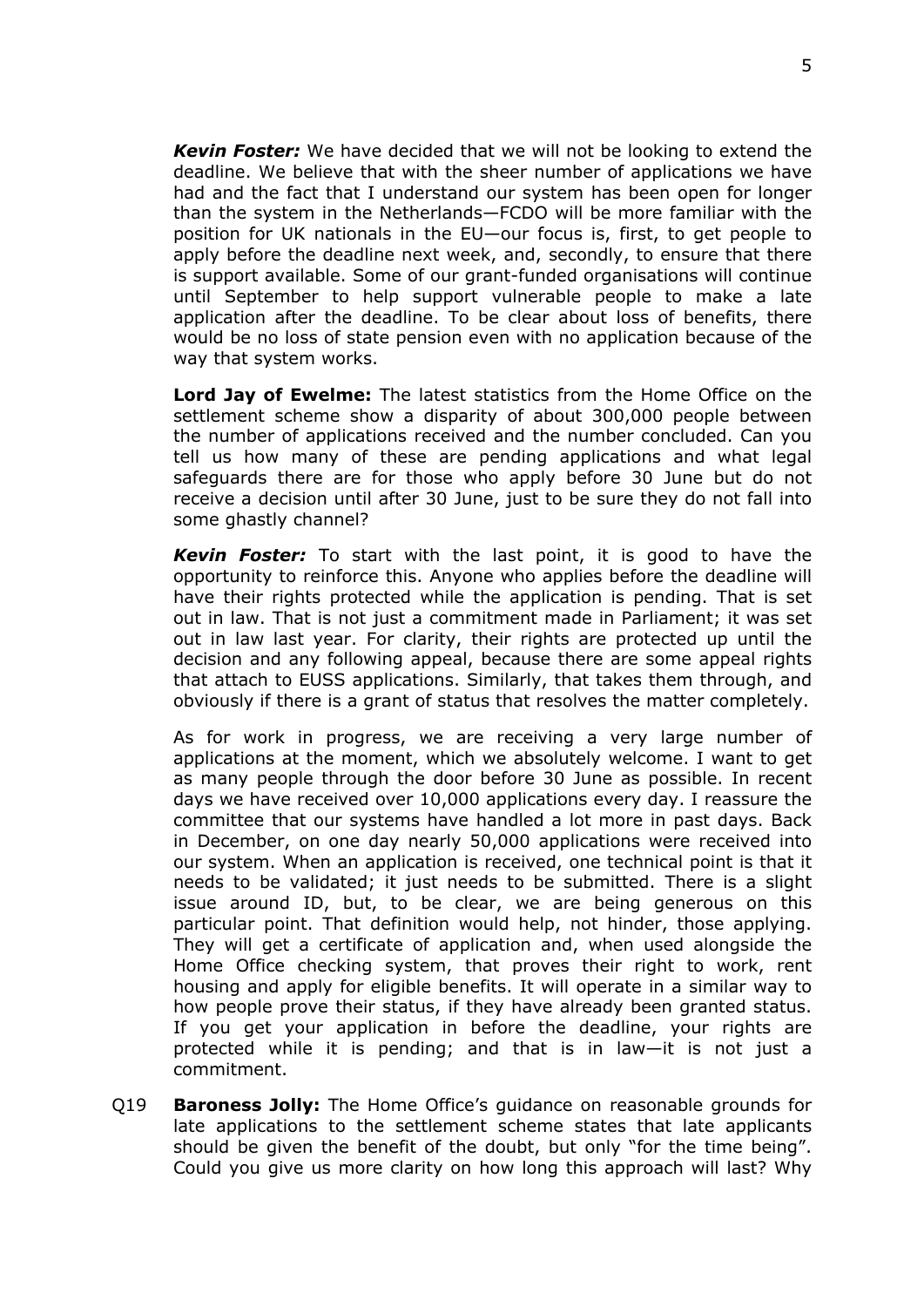not give the benefit of the doubt on a more permanent basis?

Although EU citizens can submit late applications, they lose many of their rights in the interim period until their application is approved. Has the Home Office considered a legal safety net for those who miss the deadline and, if not, why not?

*Kevin Foster:* As for the guidance, it is non-exhaustive. There are quite a number of examples listed and we have made it clear that even those are not the final definitive number of statuses we would take. Generally, we will work with an applicant to see whether they have status that we can grant. The classic example is looking to see whether they have tax records, national insurance records or other records of their presence in the UK. Our intention for the long term is to take a pragmatic approach that is compassionate and fits the circumstances of the individual concerned. To give some reassurance, that is our general commitment going forward.

The longer we move away from the deadline, the greater the chance that there are people who were not here before 31 December, and we will need to engage to ensure that it does not just become a route to make an application where there is absolutely no record, or where it is very obvious that the individual was not in the UK prior to 31 December. Given the particular restrictions on international travel over recent months, the vast majority of EEA nationals in the UK arrived here before 31 December. Therefore, our procedure and stance will reflect that, as Members would expect.

As for the position of those with late applications, we believe it is appropriate that there is a difference between those who apply on time and those who apply going forward. In our view, we are not required by the withdrawal agreement to provide specific rights to people who make a late application as such. However, we will have protocols in place, as we already do, to escalate decisions where we may need to make a quick decision, for example where somebody needs to access urgent care services, or where they need to take up a job. Similarly, we will also make sure that we have processes in place that can effectively and quickly deal with applications touching on matters to do with the health service. Free healthcare applies once the application is made, and once a successful decision is made it will apply from the start of treatment.

We have looked carefully at what the position should be. Obviously, we want a balance to make sure that our friends and neighbours who came at the time of free movement are able to secure status, but, similarly, in years to come, the position will be very different for an individual who was not resident in the UK who makes an application, and it is very clear that they were not resident in the UK before 31 December. However, at the moment it is very obvious that the overwhelming majority were here before 31 December, and we will still give them the benefit of the doubt. For the sake of argument, if it was very obvious that someone was here in the early part of 2021 and stated they had been here from the very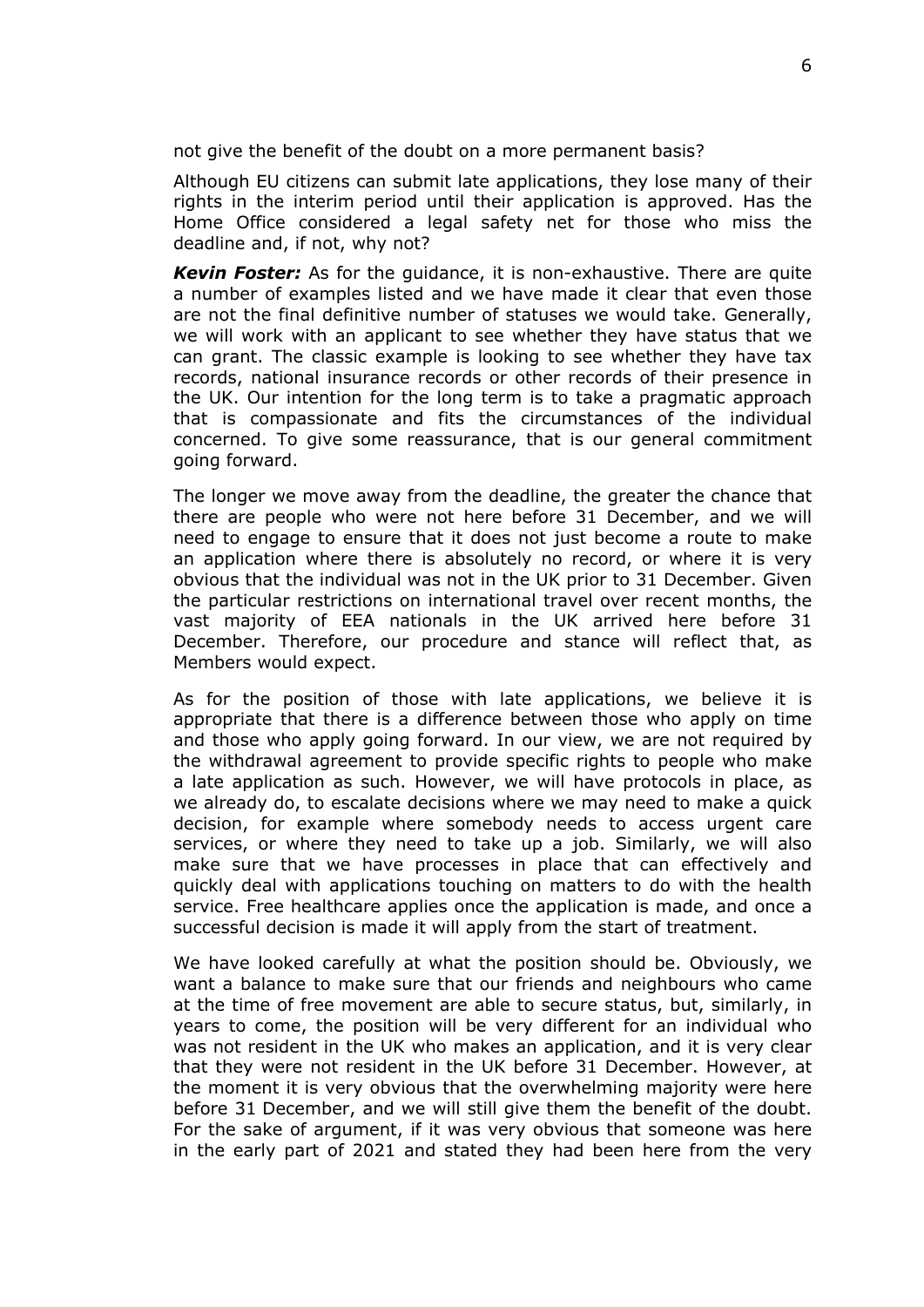late part of 2020, we would be likely to give the person the benefit of the doubt on a more permanent basis.

**Baroness Jolly:** Thank you very much.

Q20 **Lord Liddle:** Welcome, Minister. On first impressions, it seems to me that this is something of a Home Office success in terms of the numbers that your scheme has been able to deal with. However, in our discussions one of the points that has been made to us is that there is a difference between the rights people who are granted settled status will have and the rights that are available to them under the withdrawal agreement. Do you recognise that to be the case? If so, what is the logic of having these differences? Do you anticipate any difficulties as a result?

*Kevin Foster:* No one has any lesser rights than they would be entitled to under the withdrawal agreement. The EUSS's eligibility criteria are very different from the specific rules around the free movement regulations. That is because it is much more generous. You only have to prove residence in the United Kingdom; it is a much lower threshold than, for example, proving you were here exercising your freedom of movement rights to work or study, that you had insurance in place and everything else. There is much wider eligibility for the EUSS, because, effectively, if an EEA national is living in the UK, they qualify and that is it. They just have to prove residence. We are slightly more generous than the provisions of some of our own ILR schemes as well, hence we suggest that some EEA nationals who hold ILR under older schemes upgrade to the EUSS.

As for pre-settled status, it reflects the positions people would have had under the EEA rights, the core difference being that the EUSS is more generous in that you need only to prove you are resident; you do not need to prove which free movement right you are exercising. First, that makes it much simpler for those covered specifically by the withdrawal agreement who have free movement rights; secondly, it means that people who have lived here for a long time and are our friends and neighbours can also have status under the EUSS rather than getting into some quite nuanced arguments about whether they were exercising free movement rights.

**Lord Liddle:** Does that mean that people who were resident here exercising their free movement rights and were out of the country at the time of the withdrawal agreement and want to come back still have those rights?

*Kevin Foster:* In some cases it is possible to make an application from abroad. The vast majority of people have made applications not by popping off to a visa application centre or anything like that; they have made them via an app using their passport, so it is possible to make an application, again provided you have had residence here.

We are conscious that there are people who have left the country due to the Covid-19 situation. For the sake of argument, let us say you have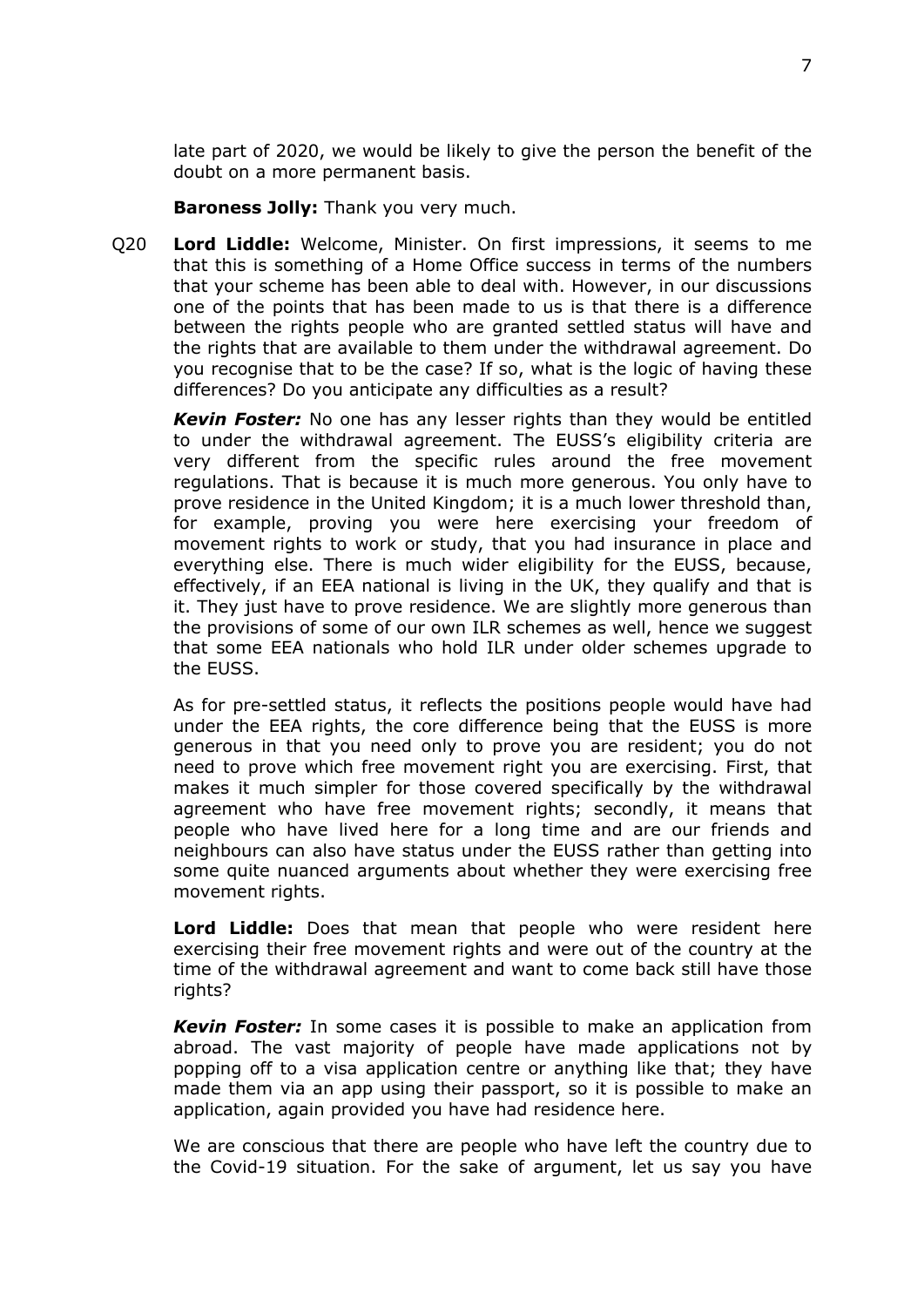been working in a hospitality business that has been closed and, understandably, you have gone back to live with family. To be clear, the eligibility is taken to be residence before 11 pm on 31 December; it is not physically being in the United Kingdom at 11 pm on 31 December. That would produce some quite bizarre outcomes. For the sake of argument, someone visiting family for new year would suddenly find themselves ineligible. We have been quite clear on that front. We have published some concessions. I would be more than happy to send to the committee details about what we are doing to reflect the fact that some people have gone back to stay with family, particularly over the past few months of the year. Maybe they have been caring for a relative who is unwell. Again, that is not dissimilar to some of the concessions we are putting into the wider immigration system to reflect the extraordinary period we have been through and the severe restrictions on international travel at the moment.

**Lord Liddle:** But you do not expect this to be a contentious issue in future.

*Kevin Foster:* The EU raised with us the philosophical point between the true cohort and the extra cohort, but for us, to be honest, it is about being more generous to EEA nationals who have come here under free movement. If we sat down and asked most EU nationals to define the exact principles of free movement and exactly what does and does not qualify, very few people would be able to answer, so we felt it right to be much more generous in our approach and just make residence the criterion, so that we did not end up with perverse outcomes. We do not see any negative outcome purely because someone was not present at 11 pm, provided they had taken up residence beforehand. That is the key. How long their residence has been beforehand will determine whether they are granted settled or pre-settled status.

**Lord Liddle:** Thank you, Minister. That is very helpful and clear.

Q21 **Lord Faulkner of Worcester:** Minister, thank you so much for coming to talk to us this afternoon. I think the answers you are giving are fairly reassuring and go some way to answering the slightly more difficult question I am going to ask. I refer to the alarm some of the witnesses in our inquiry have expressed about the fact that hostile environment policies may be rearing their head in the way EU citizens will be treated after 30 June. Today is Windrush Day, as I am sure those in the Home Office are well aware, so avoiding a hostile environment is, I am sure, something you would like to do as much as everyone else. The concerns people have expressed are ones that demonstrate very substantial stress and anxiety. What reassurances can you give us that they need not be worried?

*Kevin Foster:* I would generally point to our wider approach to this—for example, the generous criteria: residence and not free movement rights—and the existence of the EUSS itself. One of the big lessons we have learned since the 1970s is that granting lots of people status based on them being able to say they lived here on a particular day worked for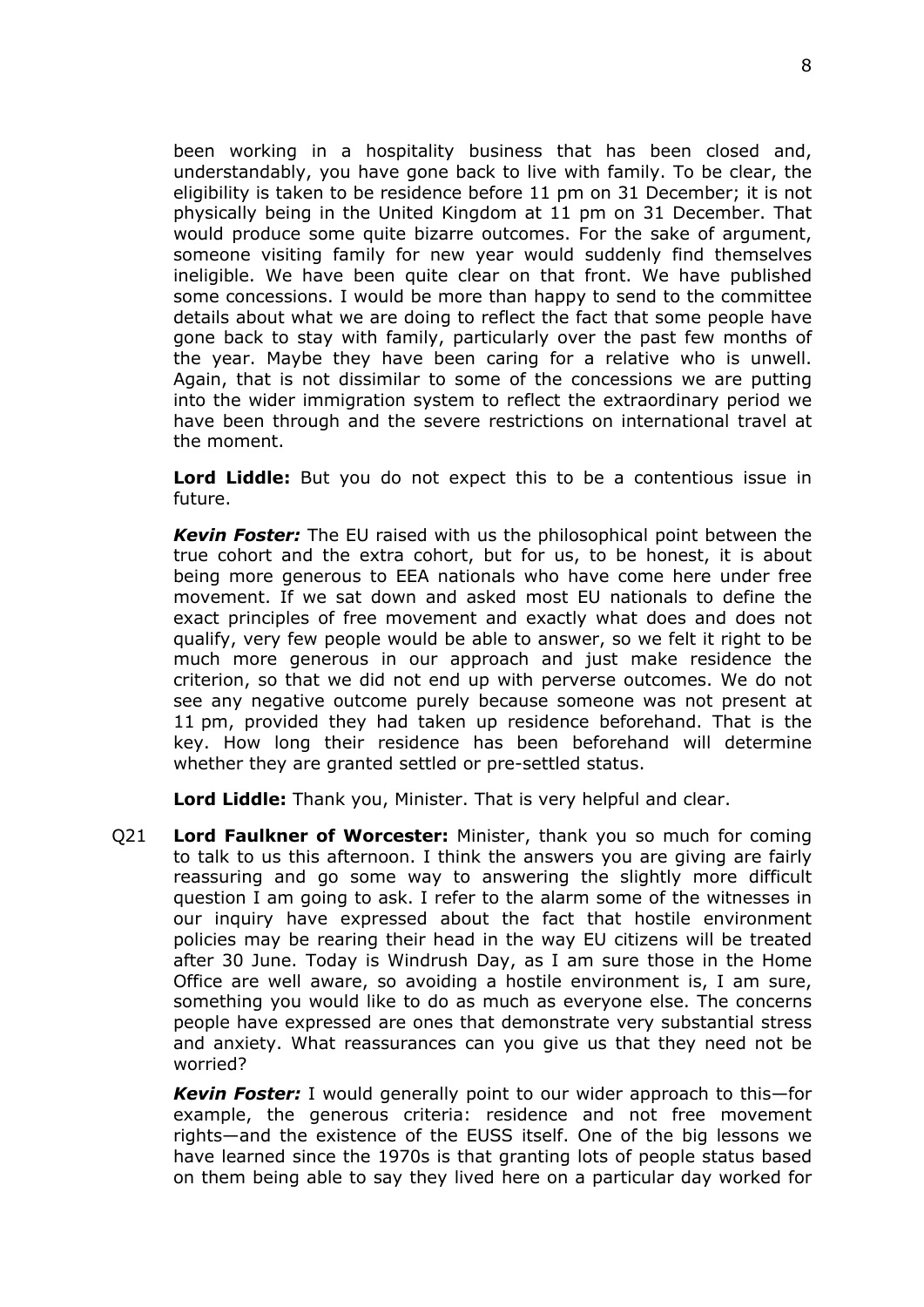a period of years after that happened, but how many of us would be able to prove, if asked today, exactly where we were living 20 or 30 years ago? The difference with declaratory schemes is that you have to try to do that.

I can give the example of the BNO scheme in the 1990s. Today, 24 years later, we know exactly who has BNO status, and that made it very easy to introduce the BNO visa earlier this year.

To give reassurance, what is our general approach going to be? I have already touched on welfare benefits. I will not cover those again. If, for example, an EEA national is encountered on, for the sake of argument, 5 July by immigration enforcement and they do not have EUSS status and it appears very likely that they may well have status, we will not issue our normal immigration enforcement notice. We will issue them effectively with an EU settlement scheme notice giving 28 days to make an application. It will include details of the settlement resolution centre. They can phone for advice and even make an application if needed. We can also point people towards advice that may be available. That would be our default position.

We have also just published some guidance for employers. I would be more than happy to send the committee a copy of it. That makes it clear to employers what they need to do. Given lessons learned from the past, there is no need for a retrospective check on people you have employed up to 30 June if you have accepted their passport or ID card, but if you do come across the fact that one of your employees should have EUSS status there is a process you can go through to support them in getting status and get what we call a statutory excuse, which means you can carry on employing them without fear of penalty for employing an illegal worker. Allied to that will be a proportionate approach around late applications. We are continuing to fund our grant-funded organisations, which have supported about 310,000 applications to the EUSS itself.

The general approach of the Home Office will be that, if we encounter an EEA national who does not have status, we will give them 28 days to get in touch and make an application. We also have concessions in place at the border for people on things like biometric residence cards that may be dated beyond 30 June that are no longer valid, again with a view to encouraging people to make an application, because ultimately I want our friends and neighbours to get the status they deserve rather than go down the path of enforcement.

**Lord Faulkner of Worcester:** Presumably, you are able to give an assurance that the sorts of mistakes that occurred at the borders in the middle of May, which led to press reports on 21 May that EU citizens were being locked up without reason, which caused enormous distress to them, will not be repeated in future.

*Kevin Foster:* We have reviewed some of that and changed some of our guidance. We have to remember that certainly earlier this year there were not just Immigration Rules at the border; there were some very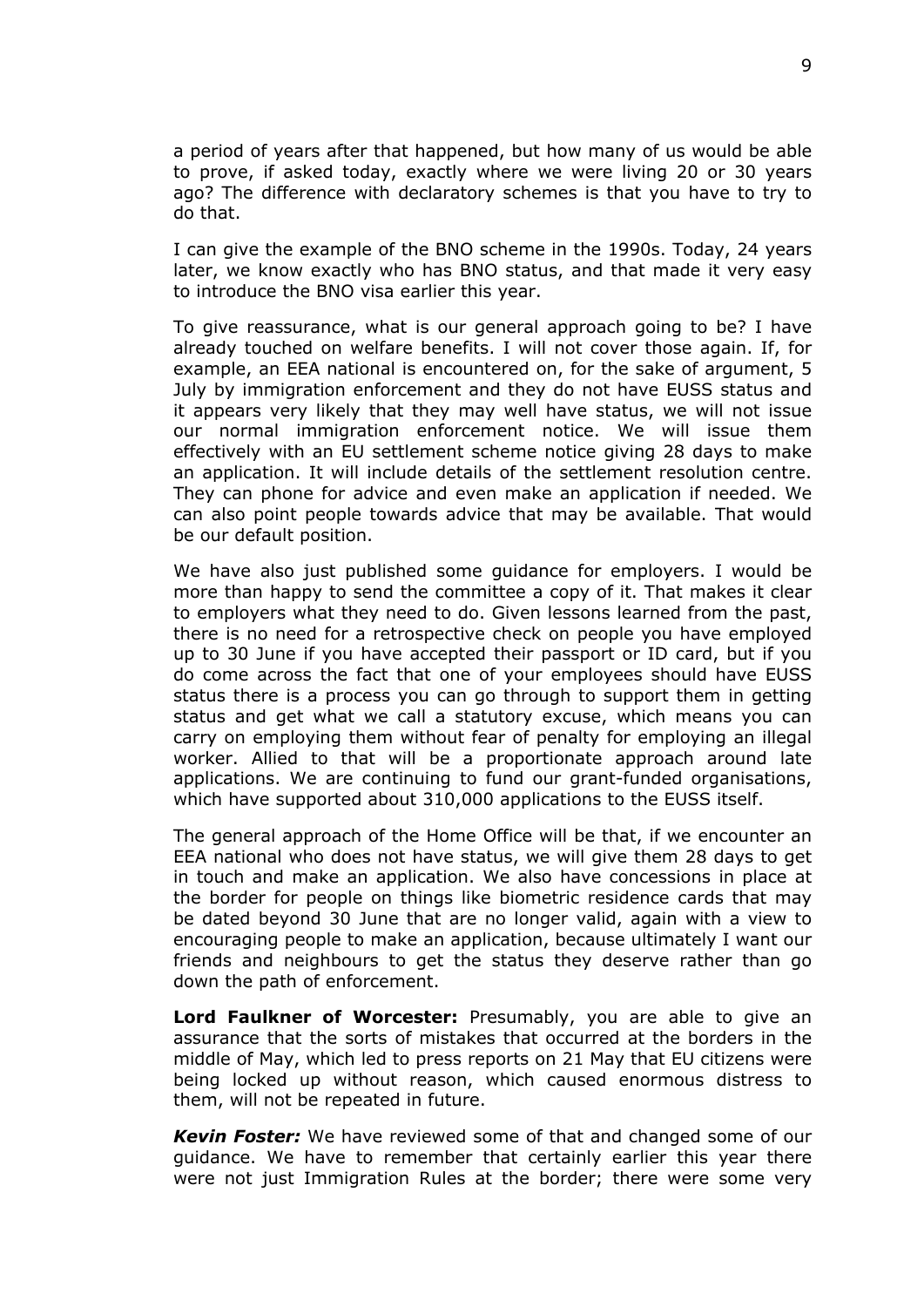strict health rules around international travel set by both the UK Government and the devolved Administrations regarding what was an acceptable reason to travel to the United Kingdom. That applied to EEA and non-EEA nationals who did not have right of residence in the UK.

We have reviewed some of the processes there and reinforced the presumption towards bail where we cannot effect a quick removal. Normally, when somebody is declined entry at the border, we would effectively put them on the next flight, unless the reason for the decline was related to serious criminality. From our meeting with the EU ambassador this morning, those appear to have been successful and he appreciated the position we have adopted and the process we now go through.

I would emphasise that those coming to the UK at the moment should not just check the Immigration Rules; they should also make sure they are familiar with the border health requirements, because in addition to those rules set by the devolved Administrations we will use UK immigration powers to deny entry to those whose travel to the UK would not be consistent with border health rules.

**Lord Faulkner of Worcester:** That is a very good point. I think what you are saying is that the instructions that have been given to border officials and other authorities have been modified since what were clearly mistakes made last month.

*Kevin Foster:* I do not want to get drawn into particular cases because in some cases legitimate decisions were made in relation to detention, but generally the presumption is that there is bail. I particularly bear in mind that at the moment, with restricted international flights, it is more logical to put someone on bail than detain them pending a flight, unless there are issues such as criminality or customs offending.

**The Chair:** Thank you very much. You kindly offered employer guidance just now. I wonder whether we could take you up on that offer and you could send that to us. It would be of great interest to us. That was a valuable section.

We come to Lord Hannay.

Q22 **Lord Hannay of Chiswick:** Thank you for your answers so far. Could we turn now to the Government's insistence on digital-only proof of status for both settled and pre-settled? What is the rationale for this, when in the case of proof of double Covid vaccination I or, for that matter, a settled status EU citizen resident here merely has to pick up the telephone and dial 119 to get a physical certificate sent to them? I received mine this morning, only five days after I asked for it. We have received evidence that the lack of such a certificate is a genuine cause for concern to EU citizens, particularly those who are elderly and less familiar with digital systems. Perhaps you could address that point and tell us whether you think there is a risk further down the road—you mentioned things that happen 20 years afterwards—of a Windrush-type problem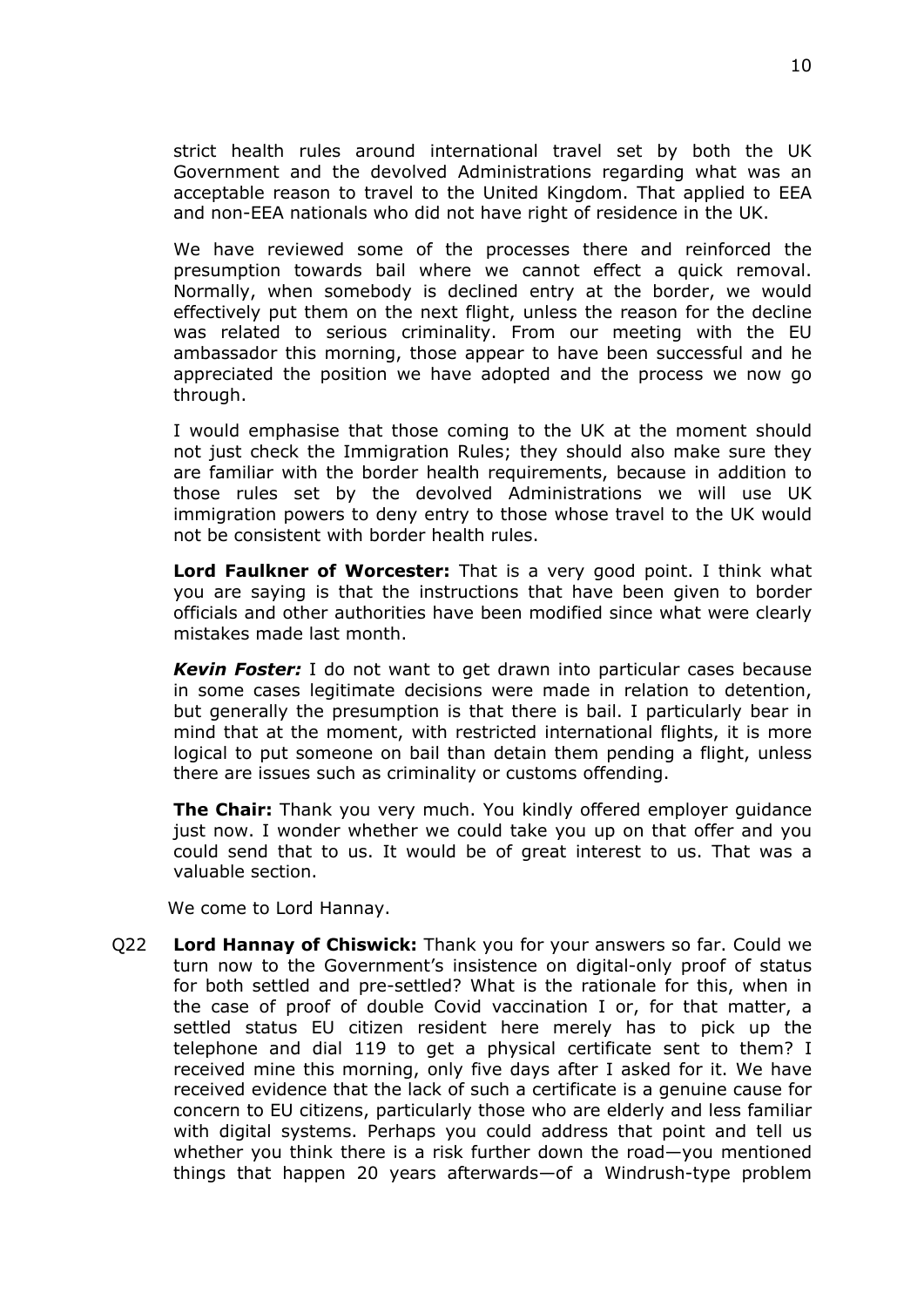where the absence of physical documentation was at the root of much of the suffering caused.

Will not the Government reconsider their adamant refusal to issue evidence—proof—in the form of physical documentation, which would of course be alongside a mainly digital system?

*Kevin Foster:* If we look at what lay at the root of some of the issues the Windrush generation faced, the fact is that there was no centralised record. People had been granted status under an Act of Parliament based on their residence. Some had physical documentation in the form of landing cards from decades earlier. What we really looked at with the EUSS was having a secure status held by the Home Office that is there in perpetuity, not just for the holders of that status but potentially for their children, whose British citizenship may well be based on the fact that their parents held settled status at the time of their birth and, therefore, they are automatically British citizens if born in the UK to those with settled status.

We looked at this matter very carefully. We are moving towards a digital system by default across society. We looked in particular at Australia, which has had a fully digital border and immigration system for about seven years, as a good, comparable jurisdiction to ourselves. At the core of it is that, first, we think it is a lot easier to share, particularly over the recent pandemic.

What people have to get is a number. I give the example of phoning up and getting a certificate. If someone struggles with digital, they will be able to phone up our settlement resolution centre, subject to going through a process such as the one you would have gone through with 119, and get a shared code they can give to an employer. There are some analogue fallbacks, if I can put it that way, for how to get a code. You just need to give that to the person who is performing the right to work or rent check, and they can go through the process to do that. A lot of checks are already being done. For the view and prove service, which has been in existence since 2019, between the fourth quarter of 2019 and the first quarter of 2021, the service has had over 3.9 million views and over 330,000 views by organisations checking immigration status. This is something people are already familiar with.

Finally, one of the big differences and things that we want to look at, and we are pleased about rolling out, is reducing the number of times someone has to show their immigration status to the Government or public services. In England and Wales there will be automatic checking by the NHS of status, again reducing the need to present any status, including a digital one. Similarly with DWP and HMRC, we are trying to reduce the number of times people have to present it and looking at having a digital system.

We are looking closely at how our current systems are working. We have looked at and learned from how Australia moved some time ago now to having this system and how digital status cannot be lost, tampered with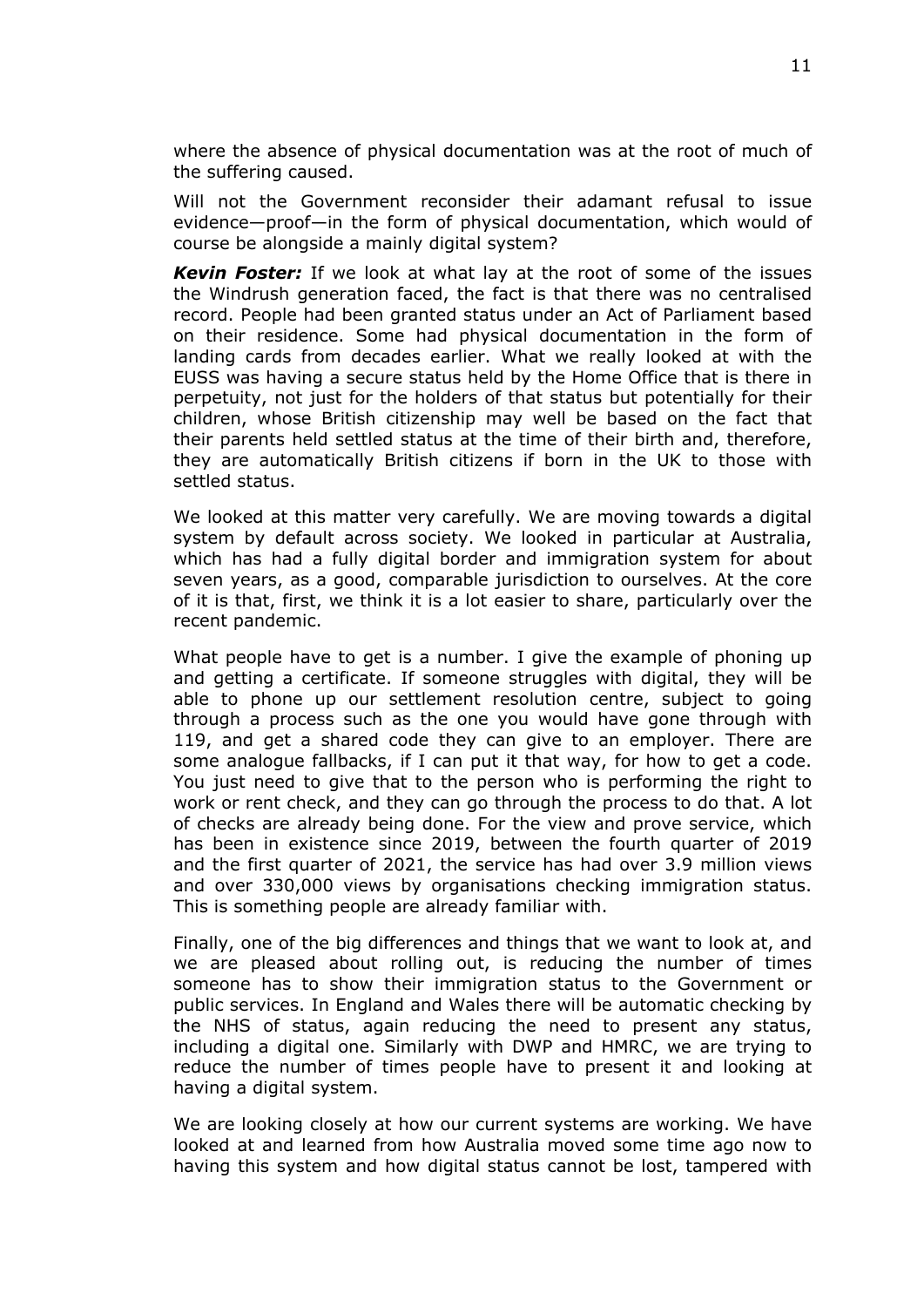or stolen. Over the past year it has been quite valuable to many people in being able to share their status easily without having to do a physical check or take a photo of a physical document, given the pandemic. So, we do not plan to issue physical documents. I would say this is where our general migration system is going. For example, the cohort that already has to use digital status is those who have received status under the British national overseas process, or the Hong Kong visa process, which did it by a digital application system. They were the first cohort that needed to be able to use digital status.

**Lord Hannay of Chiswick:** You have managed to answer a lot of questions but I am afraid not the one I asked. You have not answered the question why you are not making available an alternative physical documentation route as is being made available to those with two vaccinations. Surely, this is to ignore some real distress. If it is only a modest proportion of the settled and pre-settled who feel anxious and nervous, and are not at all calmed by your telling them that they are jolly lucky not to have to present this piece of paper every time they cross the border—they want to be able to do that because they feel it gives them certainty.

I feel it is hard for the Government to justify that something that has been volunteered by the Government in the context of the National Health Service is being refused by the Home Office in the context of settled status. Why on earth?

*Kevin Foster:* I did answer your point. You referred to phoning up and how you can share your status. To be up front, a few years back people would not have been reassured in not having a tax disc for their cars. Few of us would suggest it would be good to go back to doing that now.

As to where we are, I recognise that this is a new type of system, but we have seen many moves towards more use of digital with fallback availability in terms of the settlement resolution centre and phone. That is where the comparator arises. Someone is given a code that they can write down on a bit of paper and share with someone. For example, at the border it can show EUSS, including whether someone has an outstanding application, in the same way other information is available on migration status. Our long-term goal is to move away from people having to carry bits of paper and documents across the border, including the Covid scenario.

**The Chair:** The next question was to be asked by Lord Purvis—I am sorry, Lord Hannay. We will come back to you in extra time if that is all right.

**Lord Hannay of Chiswick:** No, I was not asking—

Q23 **The Chair:** There are connection problems with Lord Hannay. That will be looked into.

The next question was going to be asked by Lord Purvis, who has unfortunately been called away to the Chamber. I want to go back to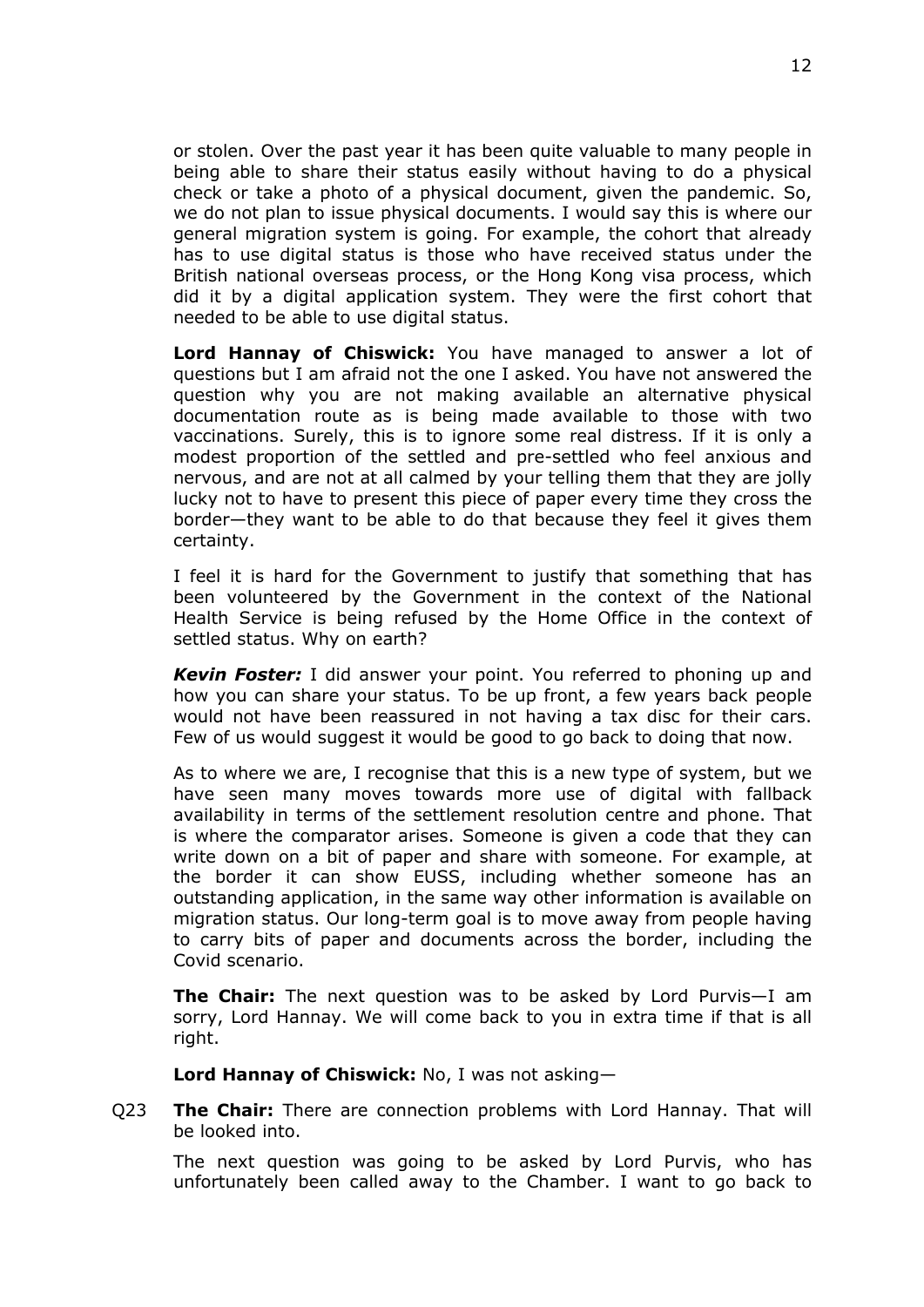these organisations that you have been funding that are focusing on providing support to vulnerable citizens. Could you remind us when this funding is due to run out; what plans, if any, you have to extend that funding; and, if so, for how long?

*Kevin Foster:* It goes up to 30 September of this year. Our plan is that once we get beyond the deadline we will work with the grant-funded organisations to see what demand there is, what process they are facing and what the scale of demand for their resources still is, and then we will take a decision on whether we need to fund beyond that or the current structure is the right one. For now, they are funded up to 30 September to continue supporting applications. That also includes people who are looking to apply beyond the 30 June deadline; it is not just to support those who applied beforehand.

**The Chair:** I suppose that the concern we have been debating is the length of the tail of the EU settlement scheme. Earlier, you gave the example of someone applying 18 years later who is definitely in a vulnerable category. We have at least the conversion of those people who were in pre-settled status to settled status as well. Could you say something a bit warmer about the possibility of funding still being available? The sheer numbers of people with pre-settled status suggest that there are quite a lot of vulnerable people in there, simply by applying only a very small percentage to those numbers. There are well over 2 million who are in the pre-settled status.

*Kevin Foster:* It will be a couple of years before people have to start converting from pre-settled to settled, although we are seeing quite significant numbers already doing so. That should be a bit more straightforward, because we have their time record, if they are still living in the UK, and we are already seeing quite a number of people applying as they hit five years in the UK.

To be perhaps a little bit warmer, we are considering how we can support this cohort going forward, but also the wider cohorts as people start to engage with digital status and we consider how we can make our immigration system simpler and easier to access. Those who are familiar with this will know that it is far from being the simplest area of legislation, not least the fact that the Immigration Rules were last consolidated back in 1994. Another project in the coming years is to do that.

We will carefully consider where we are with demand. For example, is this something we can pick up via our general services? What will the demand be on the settlement resolution centre as we go forward? What is the balance between supporting those who have status and those who are making late applications? Similarly, with the sheer numbers who have now applied, we expect to see some changes in that cohort as we go forward and it being more common that we are supporting those with status, and to access that, rather than supporting them in making an application.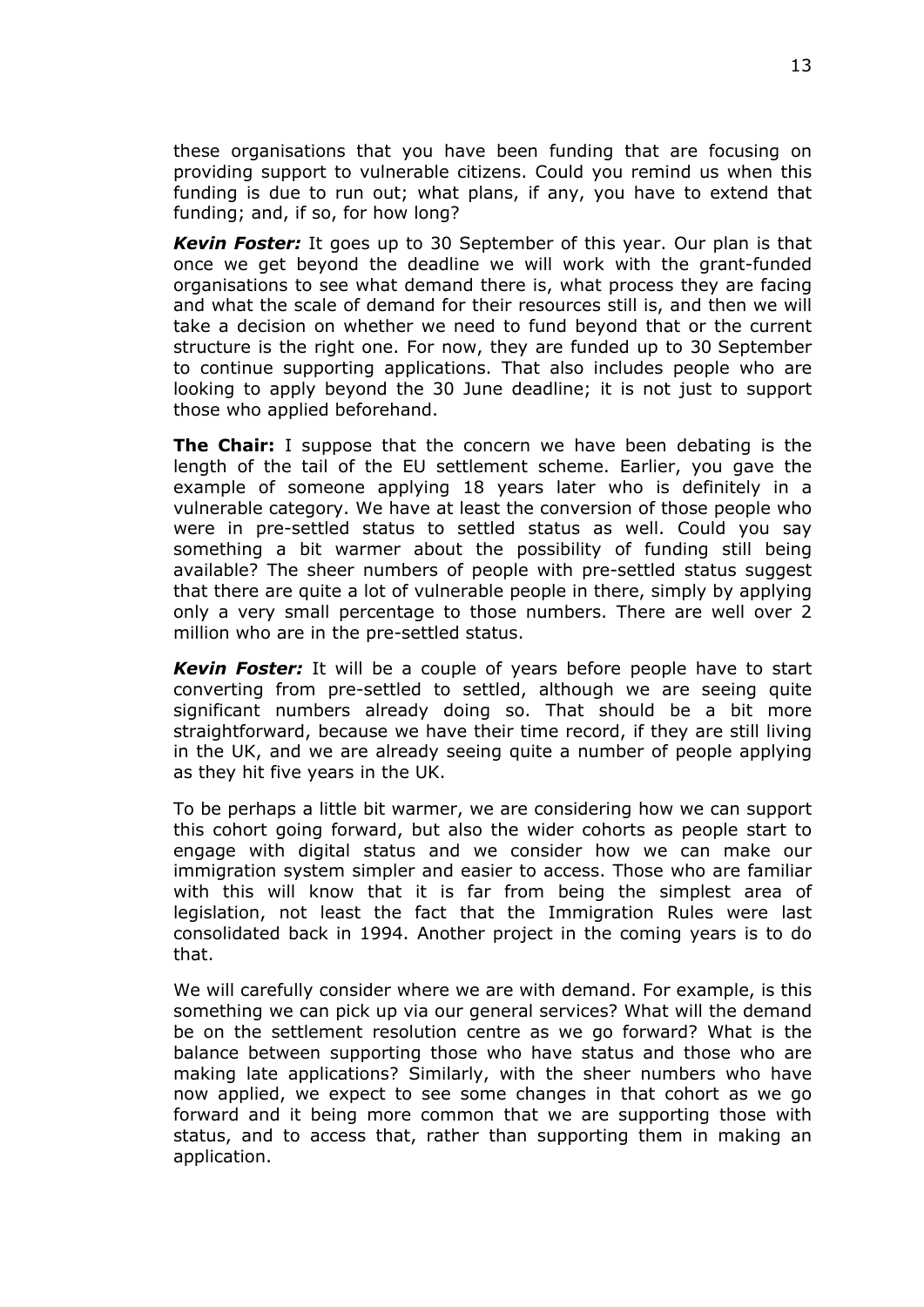**The Chair:** I think there is a little bit of extra warmth in that, but it is certainly something that we will remain very interested in as a committee. A subsidiary point is that you have been giving public funds to these various organisations. Can you describe how you have been looking at how effective those funds have been in their expenditure?

*Kevin Foster:* The first thing to make clear is that we have not set numbers and targets for particular organisations because some are working with people with extremely chaotic lifestyles or who are very vulnerable. Therefore, we might need to put in more time per case. We did not want it to become a target for who gets the most in, because, for example, supporting someone who is in employment and perhaps just needs language support is very different from, potentially, a group I met working in Glasgow with EEA nationals who are homeless and potentially have fallen into issues to do with substance abuse. Clearly, that will be a much more complex case to deal with. Therefore, we did not want to see a kind of league table of numbers or so much per application. What we do is monitor numbers against their own estimates of what they felt they were able to do. We arrange monthly calls; we look to see what activities and work they are doing, but, in part to reassure the committee, we do not just turn it into whether they have hit a particular quota this month. We look at the quality of what they are doing rather than just the quantity.

**The Chair:** That is very helpful. Thank you very much.

Q24 **Lord Foulkes of Cumnock:** It is good to see you again, Minister. Could I return to pre-settled status? There are 2.3 million people. What are you actually doing? They are going to lose their rights. They are allowed to stay for only five years. If they do not apply for settled status, they lose their rights. How are you getting in touch with them to make sure they know that they should apply for settled status?

*Kevin Foster:* My understanding at the moment—I look briefly at officials here—is that we grant five years from the time they obtained pre-settled status. In some cases there might be a slight difference from when they hit five years' residence, when, by the way, they can immediately apply to the EUSS for settled status to the point at which pre-settled status would expire. We are looking to provide automated reminders before that happens.

To reassure you, exactly the same list of reasonable grounds—they are not exhaustive—for initial application will apply also to conversion from pre-settled to settled status. My understanding is that the first grants of pre-settled status do not expire until 2023, so over the next few years there will be a period of encouraging people to start to apply as they hit five years. You can apply immediately for settled status, and then we will be engaging and looking at automated reminders. We expect the process to be relatively simplified, particularly for those who have maintained their residence. We have put in place concessions for absences around Covid and other areas for an important reason.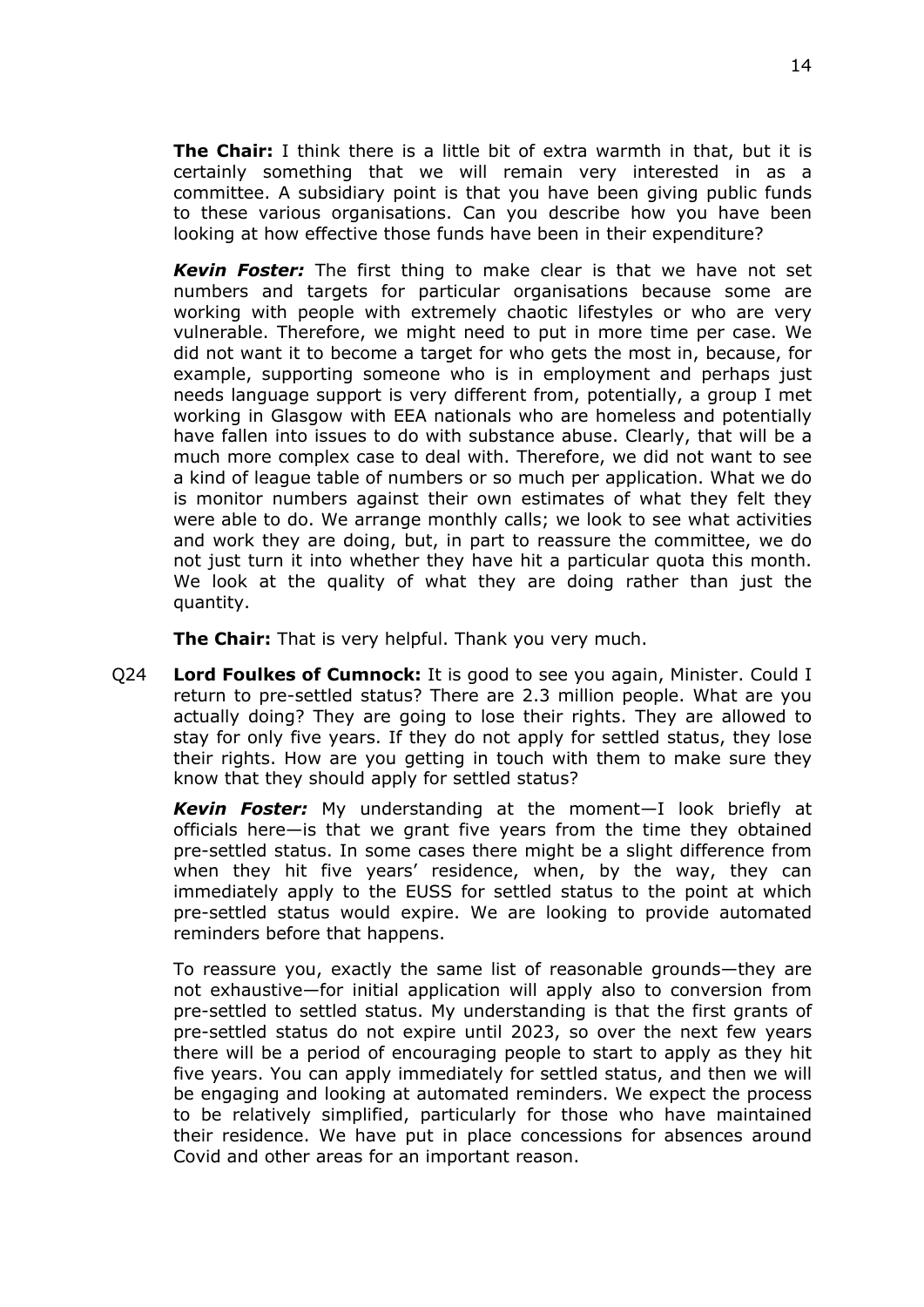**Lord Foulkes of Cumnock:** What would happen if they missed the deadline?

*Kevin Foster:* It is probably very similar to the case where people miss the deadline of 30 June. Our first default will be to look at whether there are reasonable grounds for a late application. There are exactly the same provisions as for a late application next week. There are provisions around children, those who are vulnerable, those who have been unwell and all the other stuff. There will be a similar approach, the only difference being that we would have a clear record of them having had pre-settled status already.

**Lord Foulkes of Cumnock:** How do you know you have the right contact details for them?

*Kevin Foster:* These are the contact details people supply to us. We urge them to keep them up to date because we are accessing them, but it is possible to track down pre-settled status through the settlement resolution centre, if you know you are coming up to the time. Even before the deadline of next week for the initial set of applications, we have had 147,000 convert from pre-settled to settled status two years ahead of anyone needing to do it. We look forward to seeing more doing it, but our general approach will be to make outreaches or automated reminders, looking to engage with community and society groups, but I provide the assurance that there are protections for a late application for conversion similar to those for pre-settled initial application.

**Lord Foulkes of Cumnock:** Do you keep those details on the infamous Home Office computer that goes wrong from time to time?

*Kevin Foster:* We have quite a lot of back-ups. We have managed to hold BNO records for a very long period of time alongside others. Part of the bonus of digital status and knowing who has status is that we have a record that we can track back. We are working on various systems for account recovery so that it is easier than just having to ring the Home Office. Let us be honest: most of us are familiar with banking and other areas. We are particularly working with community groups and others to make sure it is a system that can work effectively, with similar provisions around the compliance environment I outlined over the next month. In most cases we normally have an email, phone number and address, so in most cases at least one of those will still be relevant in a five-year period.

**The Chair:** Minister Foster, thank you very much indeed. We have a question for you at the end. We now move to a very patient Minister Morton. I am sorry it has been such a long wait, but we thought it better to run the thing in sequence. I ask Lord Faulkner to start this section.

Q25 **Lord Faulkner of Worcester:** Minister, thank you for your patience. You have been sitting listening to us for quite a long time. I want to ask about the rights and the position of UK citizens in the EU. It is a subject on which I have received more emails and letters than any other in recent months. People are worried about their status, whether they are living in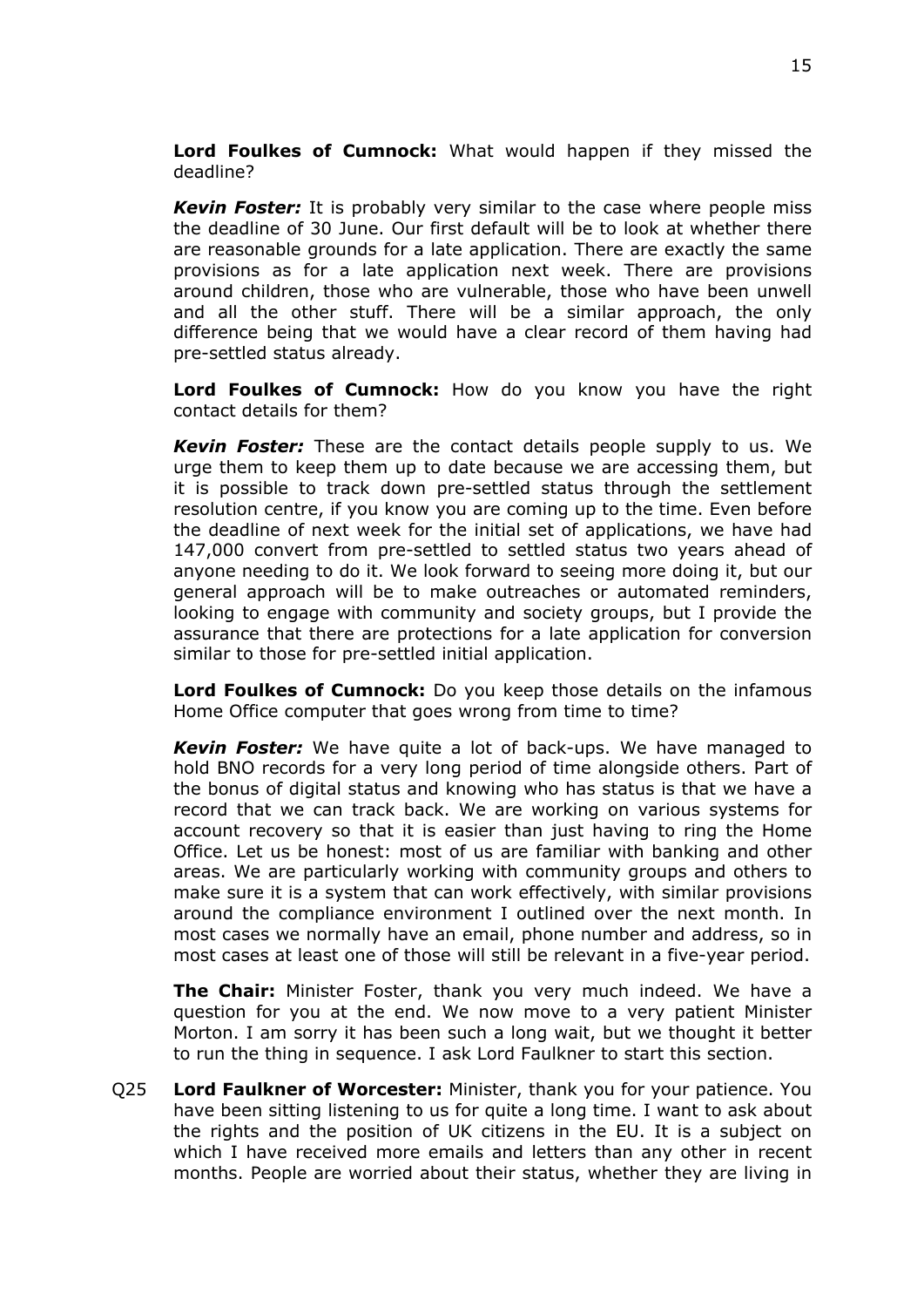France, Spain, Italy, or indeed any country of the EU. Could you tell us a little bit about your role and the role of the Foreign Office in supporting these UK citizens to make sure that they are able to access their rights under the withdrawal agreement?

*Wendy Morton:* Thank you, Lord Faulkner. I am happy to do so and I have been happy to sit here patiently listening to the rest of the questioning.

You ask a really important question about my role. I am the Minister for the European Neighbourhood and the Americas, and I am responsible for the Government's work in terms of citizens' rights, but specifically citizens' rights under the withdrawal agreement, the EEA-EFTA separation agreement and the Swiss citizens' rights agreement. I took on those responsibilities on 13 February of last year, following the UK's exit from the EU, when the department was the FCO; now it is the FCDO. With negotiations on citizens' rights successfully concluded and the agreements now being applied, the FCDO leads on co-ordinating the Government's policy relating to the implementation and application of the citizens' rights agreement.

You are probably wondering what that means domestically. It means that we co-ordinate with the lead departments—the Home Office, DWP, HMRC, Department of Health, MHCLG, BEIS and the Department for Education to ensure that the UK Government are meeting their international obligations towards EU citizens in the UK. In Europe, we are responsible for supporting UK nationals in the EU and making sure their rights are upheld by both the EU and member states.

It may be helpful for me to say that as part of my responsibilities I am responsible for the governance of the citizens' rights agreements through the UK-EU specialised committee on citizens' rights; the UK-EEA-EFTA separation agreement joint committee; the UK-Swiss joint committee on citizens' rights; and the UK-EU specialised committee on Gibraltar. There are various committees. Of course, the FCDO is also responsible for diplomatic engagement with member states regarding citizens' rights. That could be technical engagement and consular prevention work through our European network of embassies, consulates and high commissions. I have also participated in a couple of events with UK citizens in the EU in the past couple of weeks.

**Lord Faulkner of Worcester:** I suspect they were quite lively, were they not?

*Wendy Morton:* They were really helpful to me. They were quite lively but not overly so. I did an event in Belgium and one in the Netherlands. It really emphasised for me the breadth of different communication channels that we are using to try to reach out to as many UK citizens across the EU as we can, and rightly so.

**Lord Faulkner of Worcester:** What engagements have you had with the member state Governments and the Commission on the specific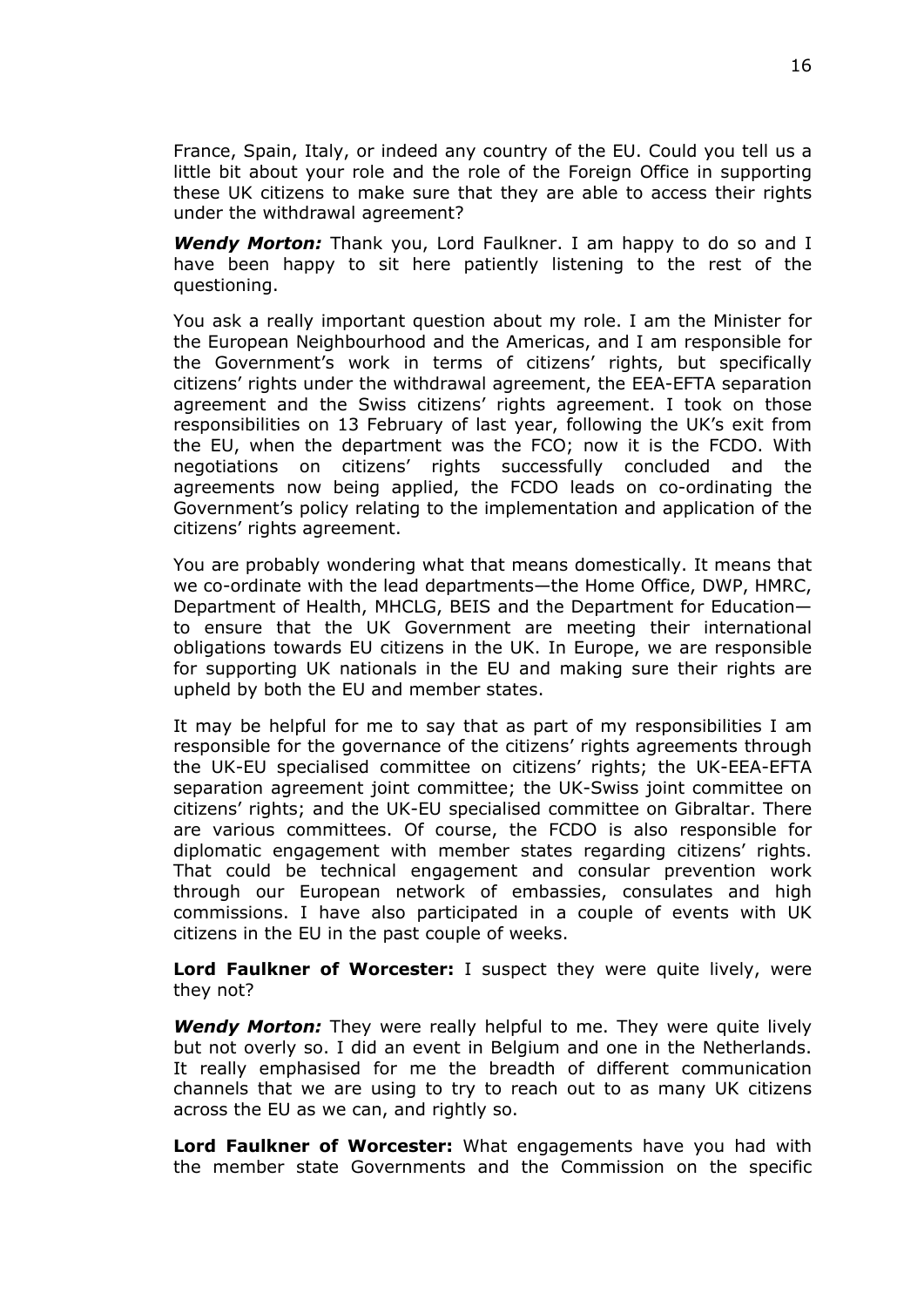subject of the rights of Britons in the EU?

*Wendy Morton:* We engage regularly with the Commission through a specialised committee on citizens' rights, which oversees the implementation and application of the citizens' rights part of the withdrawal agreement. At these meetings, the UK and EU will exchange updates on the progress that has been made in implementing Part 2 of the withdrawal agreement and how it is being applied. The specialised committee allows us to raise and resolve technical issues as they arise.

To give a few other examples of how and where we engage, my officials from the UK and the EU form a committee, which met last week, on 17 June, as I am sure you are aware, Lord Faulkner. It was the seventh time that the committee had met. The agenda at that meeting included the operation of residence systems; reasonable grounds for late applications; deadlines in constitutive systems; communications and support; and consideration of the fourth joint report on residence. There was a divergence of opinion regarding some aspects of the UK's implementation, and further discussions were agreed for this week. The UK and EU have agreed to meet at least every three months this year to support the correct implementation and application of the citizens' rights part of the withdrawal agreement and produce a joint report on residence.

The FCDO continues to engage with member states bilaterally. I mentioned that I was at some citizens' rights events last week. In the bilateral discussions with my counterparts I quite often raise citizens' rights issues. For example, I have raised the matter with France, Belgium and the Netherlands in recent months. As part of my engagement I have spoken to my counterparts in a number of member states. It is a bit of a list, but I will read them out to give you a feel for the breadth of engagement I have been undertaking on top of what officials and posts are doing: Cyprus, Italy, Greece, Romania, Slovakia, Finland, Hungary, Croatia and Slovenia. I have also written to my counterpart in Malta.

**Lord Faulkner of Worcester:** Are you happy to be seen by UK citizens as their person in the British Government? They do not have Members of Parliament who sit in Westminster, so you must be the nearest thing they have to a direct link with our Government and Parliament.

*Wendy Morton:* I have never really seen it like that, but where I have engaged with them plenty of people have been engaging. It has been a really good opportunity for me to understand from them maybe some of the issues they have. To be quite clear, they often tell me how things are working well. It is not just negative feedback I get; I often get positive feedback as well.

**Lord Faulkner of Worcester:** I am sure, and I am sure that your constituents do the same with you as well; they tell you about the good things as well as difficulties, but that is interesting.

*Wendy Morton:* Absolutely.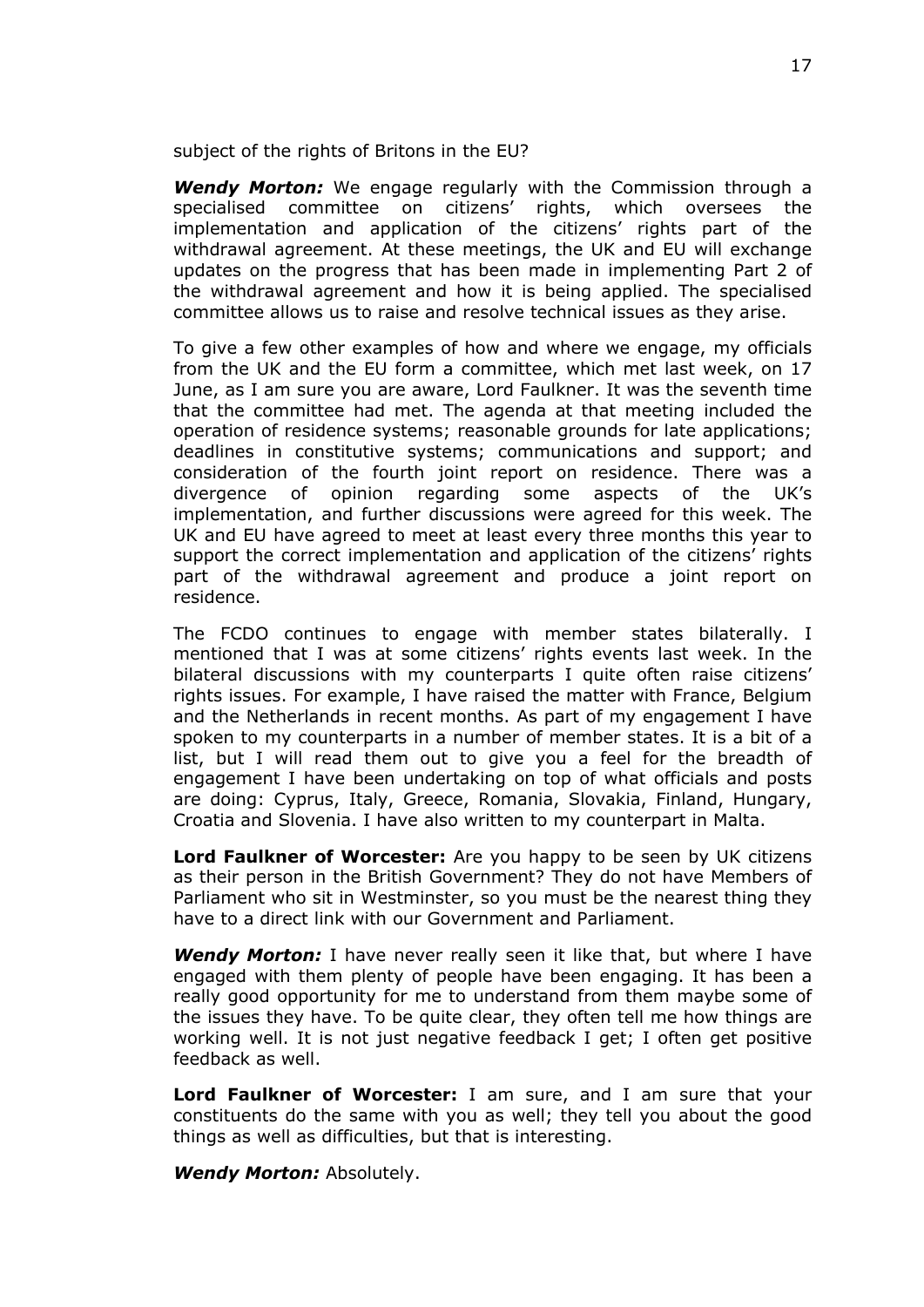**Lord Faulkner of Worcester:** Thank you very much indeed.

Q26 **Baroness Couttie:** Good afternoon, Minister. The Foreign Office has provided £3 million in funding to organisations supporting UK citizens in the EU. How long will these funds be available for, and are there any plans to extend them?

*Wendy Morton:* You are right: we have provided funding through the UK national support fund. We have provided up to £4 million of grant funding, which goes through third-party organisations to support UK nationals in the EU to help in registering or applying for new residence status. The funding currently runs through the financial year 2021-22, but this is something we will keep under review.

It is important also to point out that this fund can include elderly citizens, disabled citizens and perhaps those living in harder-to-reach areas. Through our partners we have reached 320,000 individuals, and 16,000 UK nationals have been directly supported by a caseworker.

**Baroness Couttie:** All of that sounds fantastic. That is exactly the group I am most worried about, along with those who may have spent decades living in the EU and think their previous residency arrangements can continue when they cannot. We took evidence recently from British in Europe, which described the funding as geographically "patchy" and stated that it covered only 12 countries and not all the regions within those countries. I am concerned that some of the people we have just described will fall through the net. What other support is available for UK citizens who cannot access the support fund? How do you respond to that criticism?

*Wendy Morton:* It is important to recognise that we have our support fund, but member states are also providing communications within their own countries to support UK citizens with information and comms. In deciding where to allocate our funding—this is an important point in terms of the fund—we look to balance our objective of achieving a broad geographic cover with the obvious need to achieve value for money and ensure that the funds support the largest number of at-risk UK nationals, as well as the availability of viable organisations that can help with this programme.

The fund operates in 12 countries, which I am happy to list: France, Spain, Germany, Italy, Bulgaria, Cyprus, Greece, Poland, Portugal, Slovakia, Malta and Norway. Beyond the fund, we support UK nationals and their family members in every relevant European country by communications campaigns to inform UK nationals of what action they may need to take to secure their rights under the withdrawal agreement.

The other source of information is through the relevant *Living in Country Guide* on the GOV.UK website. There is a UK national support fund, but that is not the only way of communicating with and providing support for UK nationals in the EU.

**Baroness Couttie:** What I am concerned about is that a lot of the EU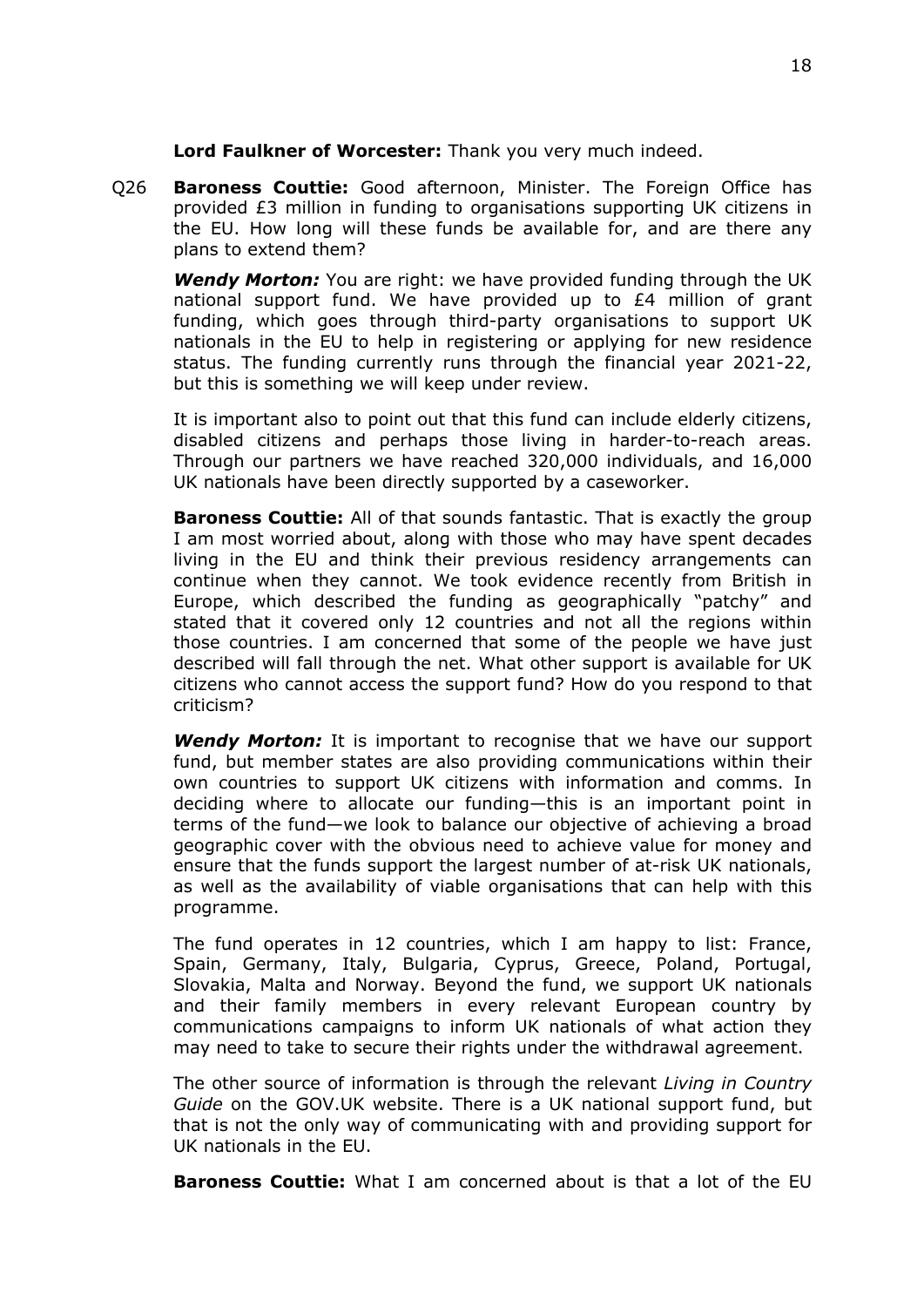countries vary significantly in the amount of effort and the mechanisms by which they try to communicate with UK citizens living within their borders. Some of the people we are talking about who may be vulnerable or elderly are not necessarily tech-savvy, yet much of the communication is being done through technology. I am concerned that these people will fall through the net.

*Wendy Morton:* To add a bit more clarity on that, it is right to recognise that there are vulnerable people, including older people, we need to reach. The issue of accessibility to technology is important. That is why we continue to hold a whole range of outreach events across countries. To give you a flavour of the outreach, there have been town hall events; Facebook Live Q&As; interviews with the media; perhaps interviews on the radio as well; digital content on GOV.UK; and social media channels. I am reminded that in November 2017 our European network held over 785 outreach events that reached 495,000 UK nationals.

We have used a whole range of communication channels to try to reach out to as many people as we can. I did an interview just the other week. One point I made was to encourage UK nationals to take the steps they needed to take. If you know family or friends who are in the same situation, use that as another reminder to tell people to come forward. If you need to take steps to complete the regulatory application forms, my advice is to get on and do that.

**Baroness Couttie:** You are confident that for British citizens living within Europe, everybody will have had the information they require to be able to act on it.

*Wendy Morton:* What I am saying is that we have had a huge range of outreach events targeted right across member states and different communication channels to reach as many people as possible, including those who are more vulnerable, those who are older, and those who perhaps have less access, or maybe no access, to digital technology. We have carried out a really wide range of events on top of the communications that will be done through member states.

**The Chair:** We need to move on and turn to Lord Wood.

Q27 **Lord Wood of Anfield:** Carrying on from Baroness Couttie's question, in countries that have the so-called constitutive system, the deadlines for application by UK citizens are approaching in the next nine days. What steps are the FCDO taking to ensure that in the next week citizens realise the immediacy of the deadlines and have the information they need?

*Wendy Morton:* We continue to engage as much as we possibly can and ensure that the message is out there that the deadlines are ahead of us. We have a very comprehensive communications plan aimed at reaching out to as many different groups as we possibly can. Our network of embassies and consulates continues to carry out events to reach out to those citizens. It is important to reiterate that the support we give is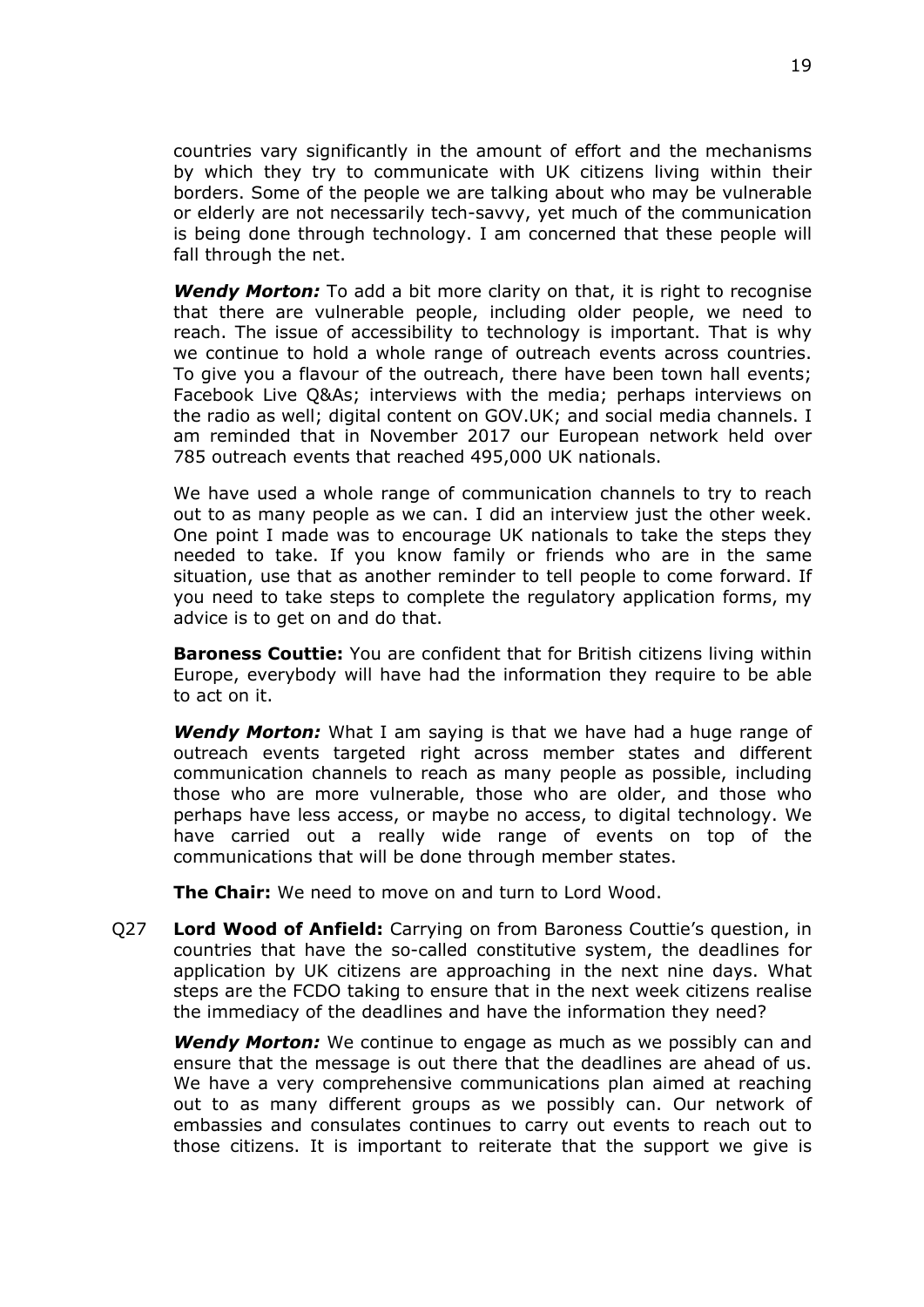intended also to complement and support the communication of EU member states.

**Lord Wood of Anfield:** Do you have a sense of how different countries with deadlines coming up will approach the issue of UK citizens missing those deadlines? Is there a range of responses expected, or does the FCDO have any sense of what we should expect after 30 June?

*Wendy Morton:* It will be for each individual country to make that decision itself, but in terms of communications and deadlines the UK Government are working really hard to make sure that UK nationals in the EU are absolutely aware of their rights and the actions they need to take to secure them, and particularly in constitutive member states where there are deadlines to apply for new residence status. It is important that we and member states keep pushing forward communications. Gareth wants to come in at this point.

*Gareth Roberts:* I am Gareth Roberts, head of the EU department in the FCDO. One thing I want to add to what the Minister said is that we also talk to countries and our hosts in constitutive states, and encourage them to take the same pragmatic and flexible approach to late applications as we are doing for EU nationals in the UK. We are confident that they will take a similar approach to ours.

**Lord Wood of Anfield:** I guess you do not want to be in a situation in two weeks' time pleading on behalf of UK citizens for a flexible approach but then be accused at home of not providing a flexible approach. You seek flexibility on both sides of the divide on this one.

*Wendy Morton:* It is important that we keep a dialogue with member states and push to ensure that as many citizens as possible have taken the necessary steps as we approach the deadline of 30 June, but also maintain those conversations with member states.

**The Chair:** That is very interesting. We return to Lord Lamont.

Q28 **Lord Lamont of Lerwick:** I was going to make exactly the point that Lord Wood made about it being rather difficult to complain about deadlines when we ourselves have one. The Government stated after the most recent joint committee meeting that the UK was determined "to respect EU citizens' rights, and urged the EU and Member States to do likewise as regards UK citizens within the EU". Does that mean that you have specific concerns about particular individual member states? If so, could you tell us a bit about it?

*Wendy Morton:* The UK is taking a pragmatic and flexible approach in this matter in terms of reasonable grounds, as my colleague in the Home Office set out. When it comes to the EU, as I am sure you will be aware, Lord Lamont, Article 18 of the withdrawal agreement obliges member states to allow individuals to apply after the deadline where there are reasonable grounds for missing it. I expect member states to take an equally pragmatic approach to the UK's and adopt some flexibility where it is needed.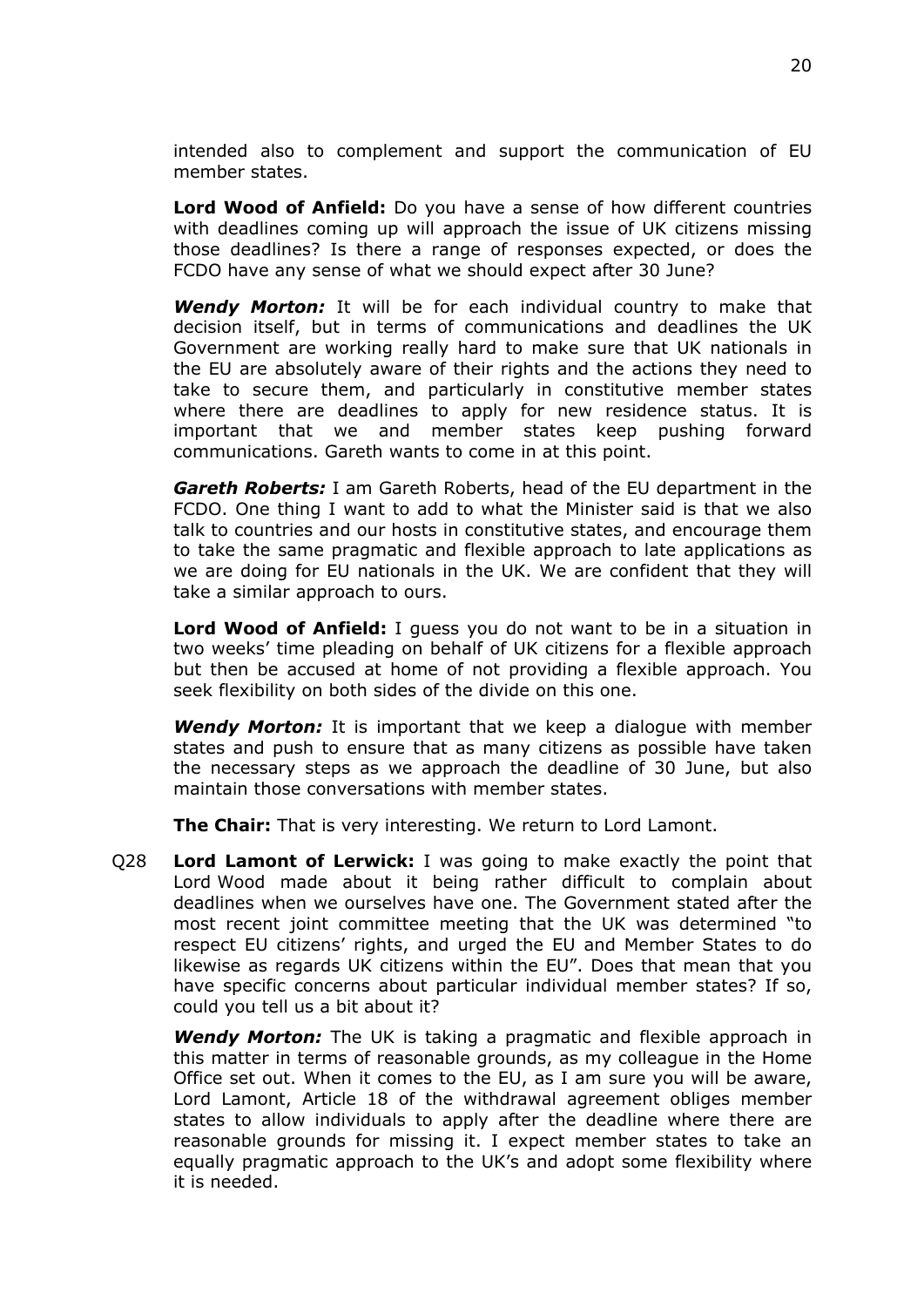The issue of reasonable grounds was discussed at the specialised committee on citizens' rights last week and we received some welcome information that all constitutive member states are making guidance publicly available. I know I keep repeating this, but it is important we keep communicating with citizens and take all the steps we can to ensure they are informed and take the necessary steps before 30 June, should they wish to do so.

**Lord Lamont of Lerwick:** My next supplementary was meant to be about the biometric card, which we have already discussed a bit. Perhaps I could divert my question on that back to Mr Foster. I am sorry to startle him. I was rather impressed by his answer to Lord Hannay, except when he began to talk about people not wanting to go back to having tax discs on their cars and much preferring a digital system.

Not so long ago I received a communication from the DVLA in Swansea telling me that I had purchased an expensive car in Blackburn, which I had not actually done. What this emphasises is that his argument about having a centralised secure system is valid only if that system is 1,000% accurate. Any mistake that occurs makes it very difficult for the citizen to have recourse. I found that with DVLA I could not engage with it at all about this fictitious car I had purchased in Blackburn, which, as far as I know, to this day it believes I own but I do not. Surely, there is a serious point here, which I think Lord Hannay was on to, about errors in the system. I remember very well the errors in the Inland Revenue's computer systems. They are not fool-proof.

*Kevin Foster:* In answer, I refer to BNO status, which has been held for 24 years and is dealt with by Her Majesty's Passport Office. People do not need to hold a BNO passport directly to benefit from that status. That has been in effect for some decades. That is in contrast to previous schemes in decades past where centralised records were not made but bits of paper were issued. Some people kept them; some people did not because they did not think they would need to in the long run. Ultimately, the difference between a digital status and a physical one is that it is much harder to forge. In the example just given, it is not something you can just produce at home. We look at how banking and other areas have emerged into very secure digital systems. They are working effectively. Our good ally Australia—a country with which we co-operate on so many things—has had a fully digital immigration system for about the past seven years. We think that is a good comparator in looking to move forward.

We are not switching the whole system overnight. We are not putting the whole immigration system on to this; we are going for a phased approach. We felt that with EUSS, why not make it a simplified process and that is an appropriate way to go forward? We are seeing many people, before they are required to do it, sharing their status quite simply and easily, and we have fallbacks in terms of contact with the SRC. People still get a written confirmation of status that they can also use as an aide-memoire. It does not act as proof of their status, but it is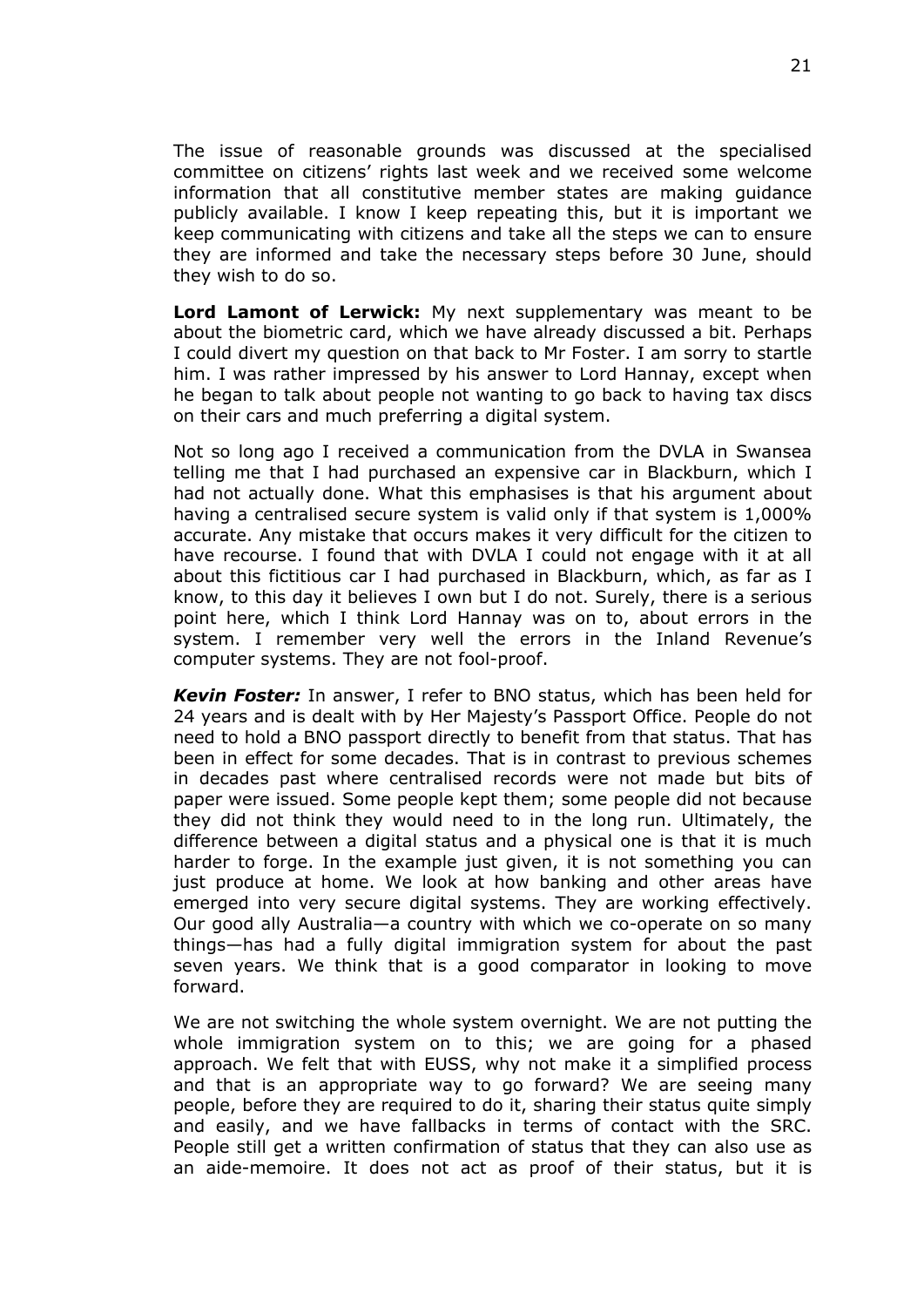something they can use if they need to contact the Home Office via one of the fallback routes or if, for example, they are an individual's representative with power of attorney.

**The Chair:** We come to the very patient Viscount Trenchard.

Q29 **Viscount Trenchard:** Could I come back, please, to Minister Morton? Good afternoon, Minister, and thank you very much for being with us today. I would like to ask further about citizens' rights in EU member states.

Some of our witnesses raised concerns that a number of member states are at risk of breaching the information requirements contained in Article 37 of the withdrawal agreement. These requirements fall on member states, not the Commission. Some member states are very centralised; some are federal with these obligations exercisable at regional or provincial level. Do you share the concerns of our witnesses?

*Wendy Morton:* You raise an important point. All member states have implemented and are applying the withdrawal agreement. Let us be clear on that. To that extent I do not envisage a systemic failure or any malicious suspension of the rights that we have protected. That said, we continue to monitor, as I am sure you would expect us to, any reports we receive of non-compliance, or of UK nationals in the EU who have experienced difficulty in evidencing or exercising or even accessing their rights. We continue to monitor that very closely.

To share with you a couple of examples, this might include a refusal to access unemployment benefits in France; child benefits in Italy; and healthcare registration in Cyprus.

As to difficulty in evidencing rights, I have a couple of examples of that to share with you. One example is someone being asked for incorrect documents in Portugal; entry and exit refusals in Spain; and difficulty applying in Malta where very onerous or burdensome residence testing and bank account requirements have been imposed. In those cases we raise those reports proactively and robustly with the EU at the specialised committee. Therefore, we are ensuring that where there are instances of misapplication, they are remedied by the member state concerned.

I think it is fair to say that as we approach the 30 June deadline in the four member states concerned—France, Luxembourg, Latvia and Malta—a number of UK nationals are yet to apply. I have spoken a lot about communications. We have to keep communicating because it remains a concern to ensure that those who want and need to apply do so. We have very much welcomed the pragmatic extension of the deadline in the Netherlands. We would urge other member states where the number of applications by UK nationals is still below official estimates to consider doing the same as well.

I feel strongly that the actions we have been undertaking are having a positive impact on a daily basis. For example, Greece issued detailed guidance to all public and non-public bodies explaining how the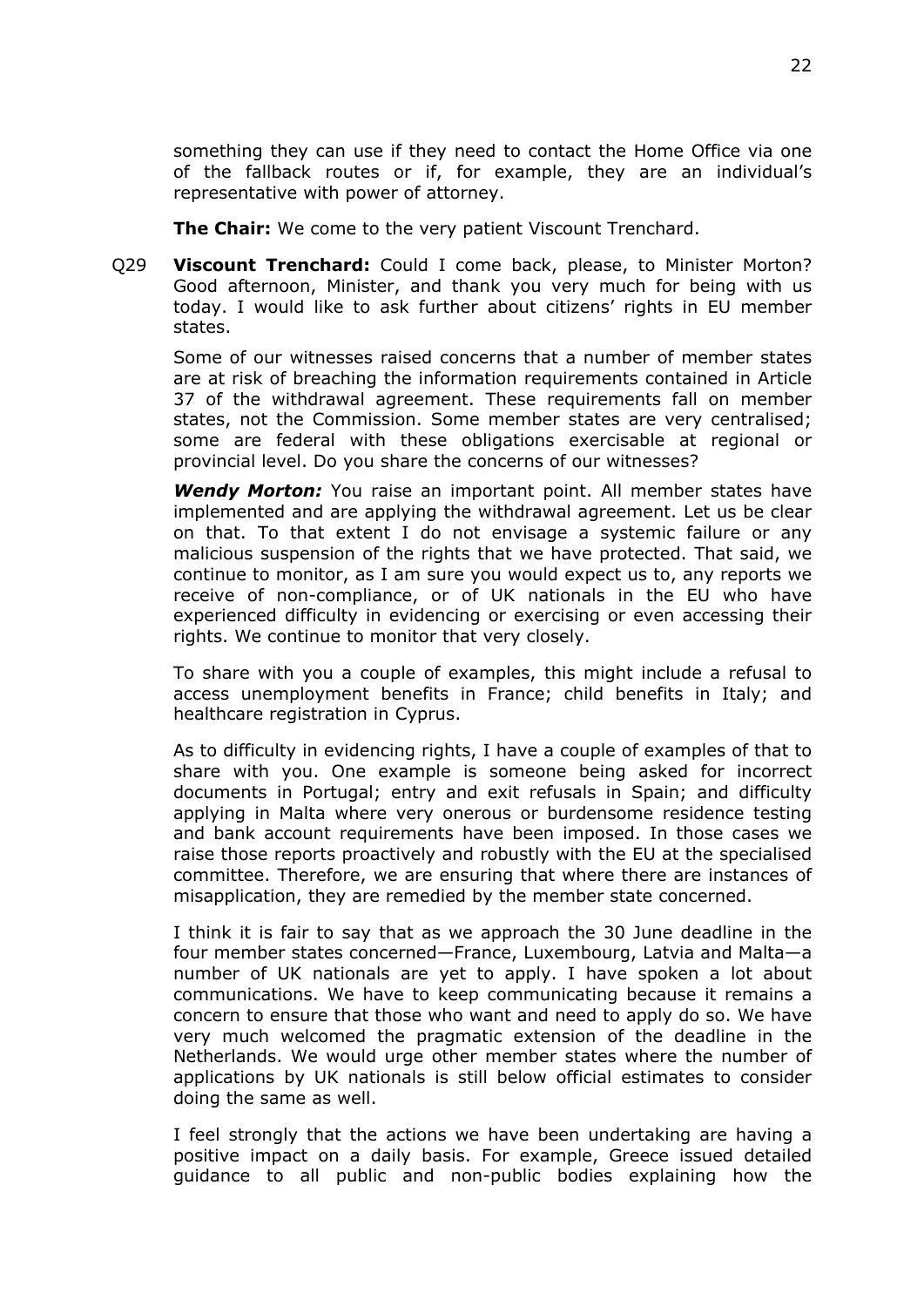withdrawal agreement should be applied, and generally EU member states have been receptive to addressing instances of misapplication. Getting things right for our citizens is absolutely in all our interests.

**Viscount Trenchard:** That is very interesting. Thank you for all those different examples referring to various member states.

As far as the EU's role in monitoring the implementation of citizens' rights is concerned, is that consistent? It seems to me that the new biometric cards that the Commission has introduced are not being applied consistently across member states. Do you think that is a concern?

*Wendy Morton:* When it comes to the role of the European Commission, as guardian of the treaty, it has a dual role with regard to both implementing and monitoring the withdrawal agreement. On the one hand, the EU has a political role representing the collective voice of member states in governance structures, such as the specialised committee on citizens' rights, and as a party to the withdrawal agreement it is ultimately responsible for the correct implementation and application in the EU. On the other hand, the Commission also fulfils a function as a monitoring authority in guiding, scrutinising and enforcing the correct implementation and application of the withdrawal agreement in member states. It also receives and acts upon complaints from UK nationals in the EU. That is very much the role of the Commission.

You referred to the biometric card. That is more a Home Office angle; it leads in terms of digital status.

**Viscount Trenchard:** No, I meant the new EU biometric card.

*Wendy Morton:* As I say, in terms of implementation, there is a mechanism through the committee if there are things we need to raise, but perhaps Gareth can say a little more.

*Gareth Roberts:* You mentioned specific issues about biometric cards. If possible, we could get more details so that we can give you a full answer about whether and where there are discrepancies among member states. It is certainly one of the things we can raise through the specialised committee. As the Minister said, we can make sure that all UK nationals get their rights in full across the entirety of the European Union.

**The Chair:** The most patient of all our members is Lord Tugendhat.

Q30 **Lord Tugendhat:** Minister, we have covered a lot of ground. My question is very much a final one. Taking up the point made by Viscount Trenchard, we have heard concerns about implementation in countries with declaratory systems, as well as those with constitutive ones, particularly in cases where there are large resident UK populations and implementation is decentralised. To what extent do you share the concerns that have been expressed? Do you see considerable variations from one country to another depending on the relative efficiency of the national bureaucracies?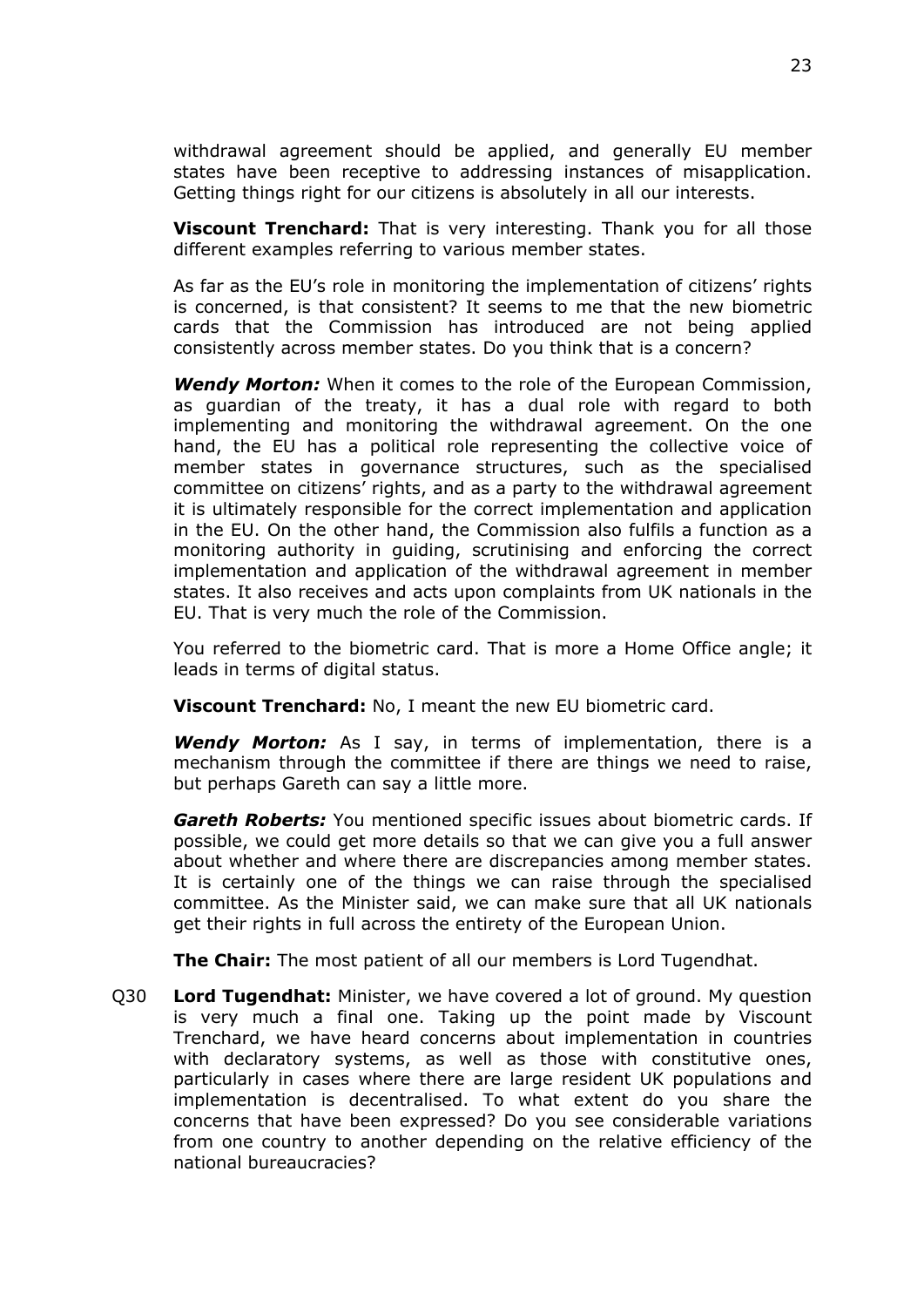*Wendy Morton:* Every country will be slightly different in its approach; every country has slightly different numbers of citizens. Since the beginning of the negotiations, when it comes to the UK, citizens' rights have been the Government's priority. I believe that, like the UK, the EU equally remains committed to the shared goal of making sure citizens have the certainty they need and their rights can be relied on. We are committed to fulfilling these obligations and upholding citizens' rights.

It is important that we continue to provide the information and communication for citizens across the EU to make sure they are as best informed as possible, whether they are living in a country with a declaratory or constitutive system. I have made the point about communications quite a lot, but for me it is really important that we use the different channels we have—our network of posts across member states and the specialised committee—to continue to raise issues as they come up and make sure that citizens' rights are a priority.

**Lord Tugendhat:** I was not calling into question the good will or intentions of member states. I was wondering about the efficiency of the system. Can you tell me from which countries with significant British populations are you hearing the greatest worries expressed? I am not calling into question the good will of the Governments; I want to know where the worries are felt.

*Wendy Morton:* I may need to come back to you with more detail on that. My focus is on making sure that as many citizens as possible have taken the necessary steps. Different countries will be at a different point. Gareth might have more of a headline.

*Gareth Roberts:* You are absolutely right. In declaratory systems there has been less take-up. As a consequence, there is less urgency than in constitutive systems. At the moment we are hearing the majority of concerns where the deadline is getting closer because people are, thanks to the comms campaigns, becoming more aware and want to make sure that they have their status in order. That does not mean we are not also focused on the declaratory systems where there is less take-up. As the Minister rightly said, that is where we continue working with comms campaigns and talking to the Commission and bilaterally from ambassador level down, to make sure that member states are fulfilling their obligations.

We also do a lot of outreach across the system, making sure that when issues are raised and people hit problems, we have the right contacts in the host Governments to make sure those issues are resolved quickly. You hear the calls more where the deadlines are closer, but that does not mean that we are ignoring the other countries, especially the declaratory ones.

**Lord Tugendhat:** I thought I was asking a rather anodyne question. What I do not understand is the reluctance you have, Minister, and your official, to tell me in which countries British residents are expressing the most concern. In which countries do they feel the most worried? They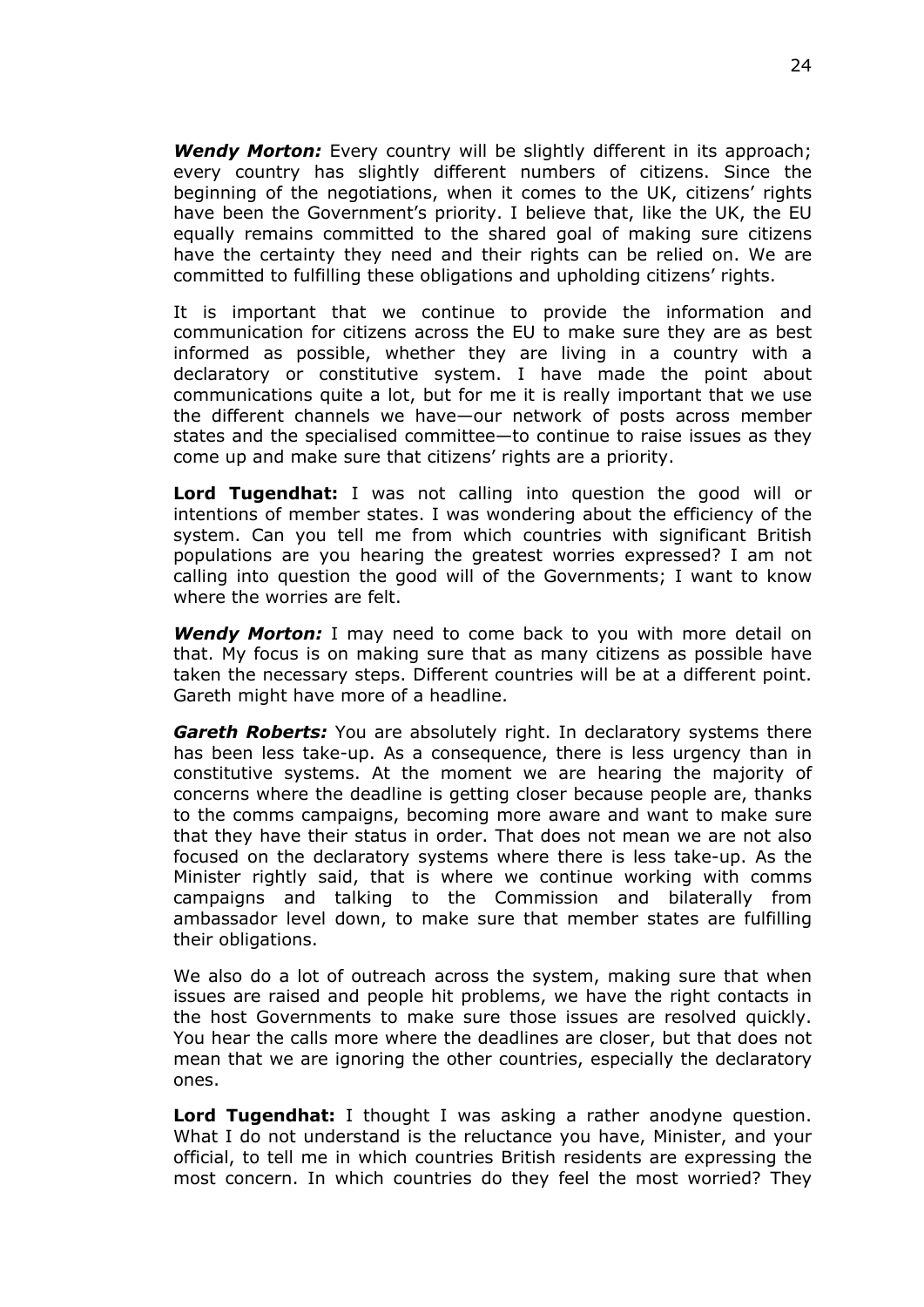may not be justified, but it would be useful to know where those worries are most intense. If you are not able to answer now, perhaps you would be able to let us have it writing.

*Wendy Morton:* I will certainly come back to you. What I have tried to do in the course of my answers is share with you some examples of where we have highlighted concerns in specific countries, but let me come back after the meeting.

**Lord Tugendhat:** Okay, thank you. If you are coming back with the information, I think I am done. What I want to be clear about is where the worries are most deeply felt and whether this is a result of misunderstanding on the part of the British people, or because of the complexities or inefficiencies of the host countries' regulations. I know that if I was in the position of a long-standing British citizen in these places, I would be very worried. It would not necessarily be the fault of the Government—it might be my fault—but it would be useful to have a fix on where the worries are, and to what extent they arise from a misunderstanding by the Brits and to what extent they arise from the difficulties of the host country.

**The Chair:** We are a couple of minutes beyond time, and I regret that, but I would very much like to allow time for one tiny supplementary question and one very short question to be asked. We will certainly be finished at the latest by 5.40. Is that acceptable, Ministers Foster and Morton? You are very kind indeed. The supplementary question is from Lord Foulkes.

**Lord Foulkes of Cumnock:** Minister Morton, I am a bit confused. I do not understand the term "European Neighbourhood", precisely what the Minister's responsibilities are and how they relate to Lord Frost's responsibilities. Who in the Government has overall ministerial responsibility for dealing with the European Union and its member states?

*Wendy Morton:* I am smiling only because I was following the questions put the other day or this morning and am aware that a similar question was asked of Lord Frost. I am the Minister for the European Neighbourhood; Lord Frost is Minister for EU relations.

**Lord Foulkes of Cumnock:** How do you co-ordinate? What is the logic of that? How do you work together?

*Wendy Morton:* We work very closely together, but Lord Frost is the Minister for EU relations. My remit is much broader; I have the whole of the European Neighbourhood, the Americas and the DfID brief. Lord Frost's remit is much more specific to EU relations.

**Lord Foulkes of Cumnock:** Maybe it is, but you have Gareth Roberts—

*Wendy Morton:* Citizens' rights, as I set out at the start when describing my responsibilities, sit with me.

**Lord Foulkes of Cumnock:** I am very glad there is still an EU